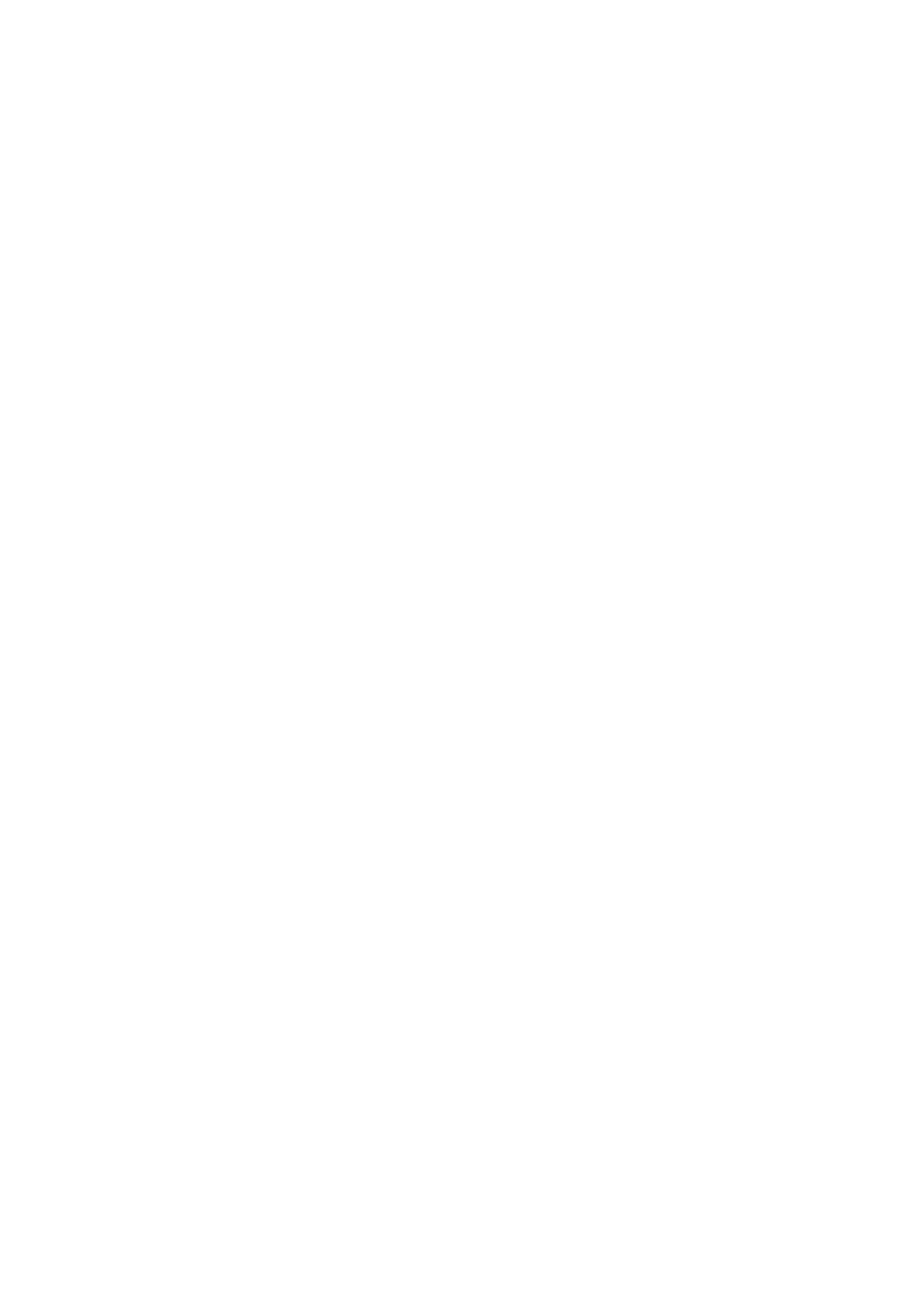

## **DRAFT PRISON (AMENDMENT No. 7) (JERSEY) LAW 201-**

#### **European Convention on Human Rights**

In accordance with the provisions of Article 16 of the Human Rights (Jersey) Law 2000, the Minister for Home Affairs has made the following statement –

In the view of the Minister for Home Affairs, the provisions of the Draft Prison (Amendment No. 7) (Jersey) Law 201- are compatible with the Convention Rights.

Signed: **Deputy K.L. Moore of St. Peter**

*Minister for Home Affairs*

Dated: 24th August 2016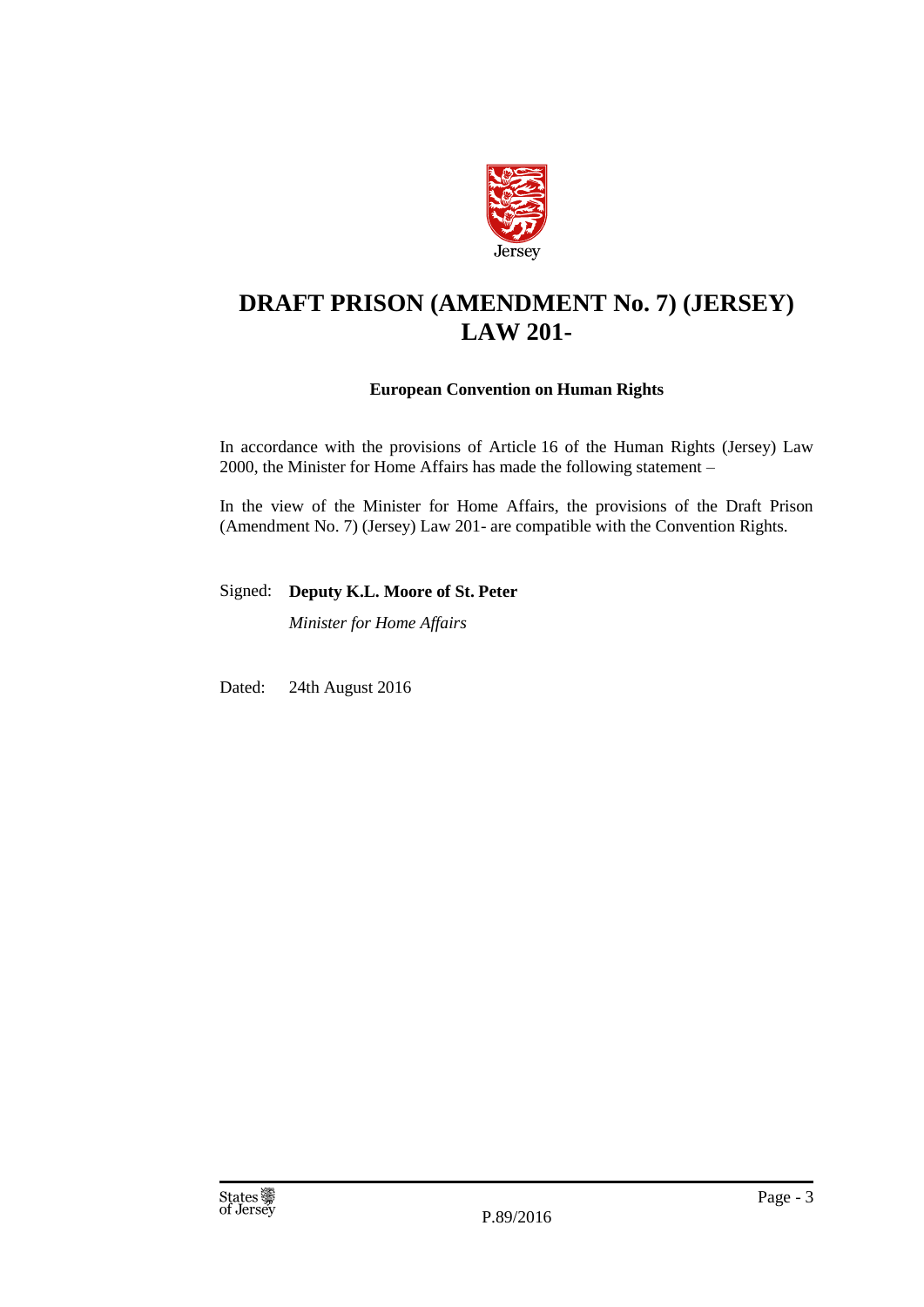This proposed amendment to the Prison (Jersey) Law 1957 ("the Law") is intended to provide for a number of changes, as detailed below.

#### **1. Independent Prison Monitoring Board**

The Education and Home Affairs Scrutiny Panel presented its report on the Prison Board of Visitors to the States Assembly on 26th November 2015 [\(S.R.9/2015\)](http://www.statesassembly.gov.je/ScrutinyReports/2015/Report%20-%20Prison%20Board%20of%20Visitors%20-%2026%20November%202015.pdf). The Panel made a single recommendation that the States Assembly should remove Jurats of the Royal Court from the Prison Board of Visitors and replace them with independent members.

The Minister for Home Affairs signed a Ministerial Decision (MD-HA-2015-0075) on 26th November 2015, instructing officers to provide the necessary law drafting instructions to ensure that Jersey complies with the requirements of the United Nations Optional Protocol to the UN Convention Against Torture and other Cruel, Inhuman or Degrading Treatment or Punishment (OPCAT), including the establishment of an independent Prison Board of Visitors. In addition, the Deputy Chief Minister signed a Ministerial Decision (MD-C-2015-0134) on 27th November 2015, instructing officers to make arrangements for OPCAT to be extended to Jersey once all legislative and administrative actions have been taken to ensure Jersey's compliance.

These Ministerial Decisions were reflected in the Ministerial response to the Panel's review, as presented to the States Assembly on 18th January 2016 by the Minister for Home Affairs [\(S.R.9/2015](http://www.statesassembly.gov.je/ScrutinyReports/2016/Ministerial%20Response%20-%20Prison%20Board%20of%20Visitors%20-%2018%20January%202016.pdf) Res.).

The objective of OPCAT is to require the establishment of a system of regular visits undertaken by independent bodies to places where people are deprived of their liberty, in order to prevent torture and other cruel, inhuman or degrading treatment or punishment. There is a wider project underway in order to address the overall requirements of OPCAT in a Jersey context, including the establishment of a 'national preventative mechanism' covering all places of detention.

This amendment provides for the establishment of an Independent Prison Monitoring Board, which is an important step towards overall implementation of the OPCAT requirements. There would no longer be a requirement for members of the Board to be Jurats of the Royal Court, and instead the members would be persons independent from the judiciary, thus enabling compliance with Article 3 of the European Convention on Human Rights (ECHR) and the requirement for a framework that enables the thorough and effective investigation of any potential ill-treatment of prisoners, as detailed in the accompanying notes prepared by the Law Officers' Department on the human rights aspects of this amendment.

The existing Prison Board of Visitors remains in place until the Assembly decide upon new Regulations. These draft Regulations are currently being prepared, and it is anticipated that they will be proposed to the Assembly later in the year, with a view to the new Independent Prison Monitoring Board becoming operational in early 2017.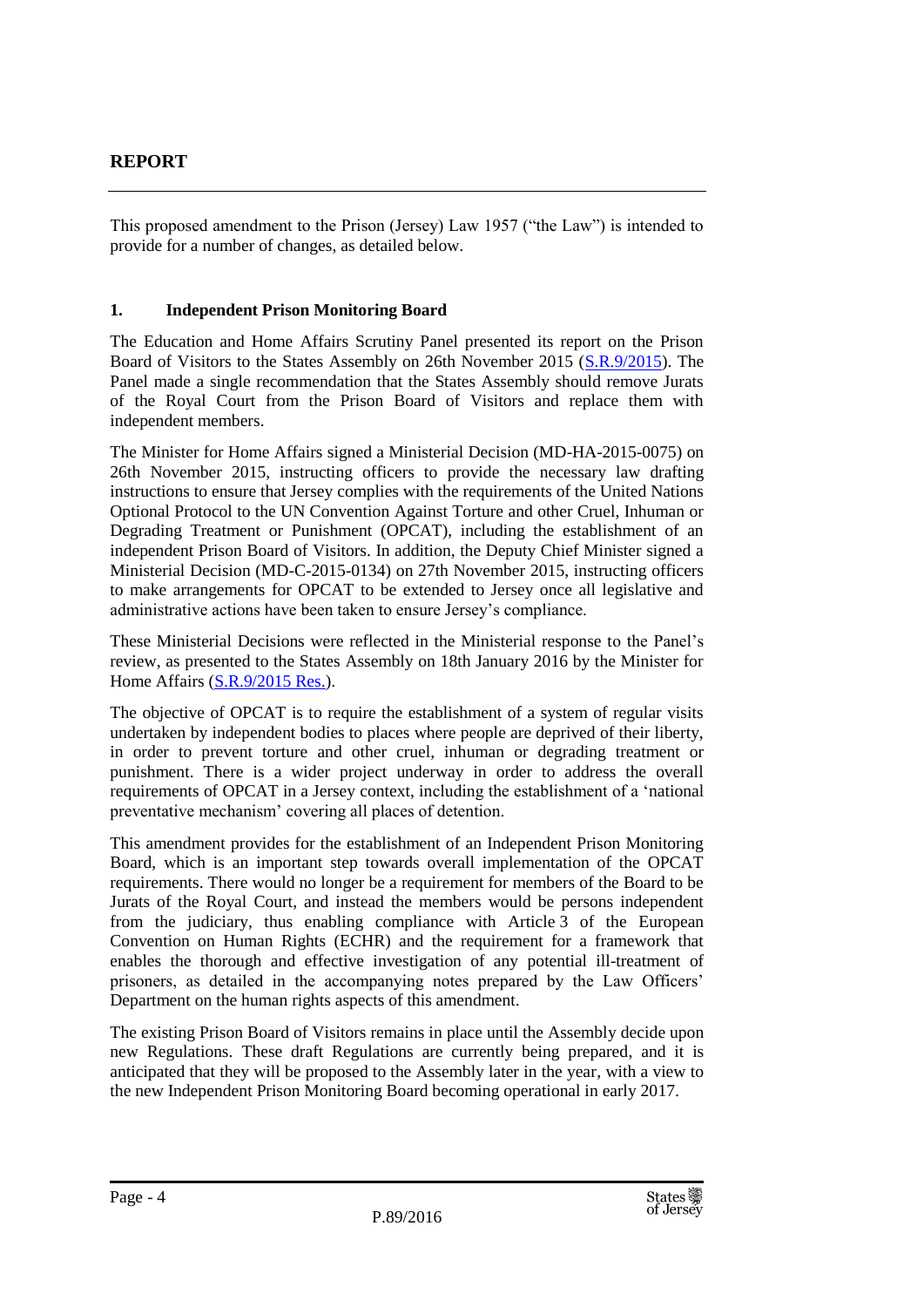#### **2. Co-operation schemes with overseas prison services**

This amendment also introduces a new provision which would enable the Minister for Home Affairs to enter into co-operation schemes with prison services from other jurisdictions. This new provision is being introduced to allow for any circumstances where additional resources might be required to meet a special demand. Any prison officers or other employees from another prison service who may come to Jersey to help meet a special demand would be under the control of the Prison Governor. This new provision is similar those which exist already in relation to other uniform services, such as the Police.

#### **3. Medical Officer and Prison Chaplain**

The amendment replicates existing provisions for the appointment of a medical officer and a chaplain, with the addition of a new provision which enables the appointment of a chaplain who is of a religious denomination other than the Church of England where circumstances determine that this is required, either by virtue of the number of prisoners from another religious denomination, or by virtue of not being able to appoint a chaplain from the Church of England despite attempts to do so.

#### **4. Controlled items and updated offences**

The amendment updates provisions relating to conveying items into or out of the prison. In particular, the penalty for conveying weapons, explosives or controlled drugs into or out of the prison is increased; and definitions relating to communication devices are introduced. The offences, including those relating to escape, assisting an escape and harbouring an escaped prisoner are updated and the penalties are increased. The revised penalties within this amendment have been increased in line with similar penalties elsewhere in the British Isles, and have been reviewed by the Attorney General.

#### **Financial and manpower implications**

There are no financial or manpower implications for the States arising from the adoption of this draft Law.

#### **Human Rights**

The notes on the human rights aspects of the draft Law in the **Appendix** have been prepared by the Law Officers' Department and are included for the information of States Members. They are not, and should not be taken as, legal advice.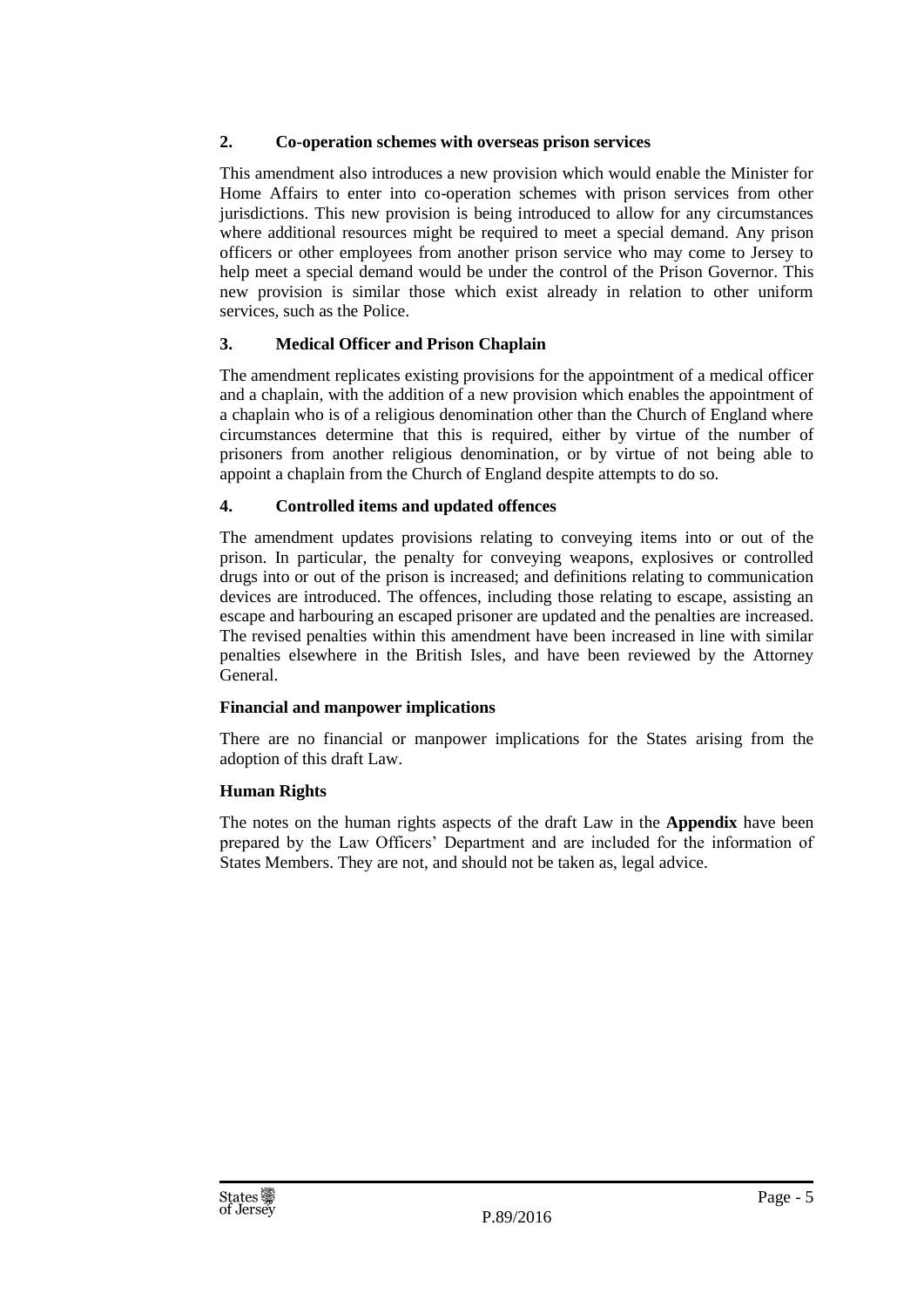#### **APPENDIX TO REPORT**

#### **Human Rights Note on the Draft Prison (Amendment No. 7) (Jersey) Law 201-**

#### **Article 3 ECHR**

1. Article 3 ECHR provides that –

"*No one shall be subjected to torture or to inhuman or degrading treatment or punishment*."

- 2. The European Court of Human Rights ("**the ECtHR**") has found this right not only to prohibit State-sponsored torture and ill-treatment, but to place a positive obligation on contracting states to ensure that measures are in place to prevent their citizens from suffering ill-treatment by either state agents acting *ultra vires* or by private persons.
- 3. Contracting states are, as a result, required to promote an environment where ill-treatment cannot occur, and in the context of prisons, the ECtHR has found there to be a breach of Article 3 ECHR where the authorities have failed to carry out a thorough and effective investigation into credible allegations of illtreatment. There is therefore a duty to have a framework in place that enables the thorough and effective investigation of any potential ill-treatment of prisoners, whether it comes at the hands of either the prison staff or other prisoners.
- 4. There is no suggestion that such behaviour has taken place at the prison, but Article 3 ECHR (and the Optional Protocol to the U.N. Convention against Torture ("**the Optional Protocol**")) requires there to be robust systems in place and effective measures to investigate and prevent any such practices.
- 5. To mitigate against any risks of persons incarcerated in prisons from being subjected to ill-treatment, it is therefore important to establish independent visitors to monitor the prison and be available to hear complaints from prisoners.
- 6. The draft Law amends Article 6 of the Prison (Jersey) Law 1957 to enable the States to make Regulations providing for an Independent Prison Monitoring Board. The manner of appointment, termination, term of office and other such details shall be provided for in such Regulations. Article 6 shall no longer require the members of this Board to be Jurats of the Royal Court, and instead the members shall be persons independent from the judiciary, thus enabling compliance with Article 3 ECHR (and the Optional Protocol).

#### **7. The draft Law is therefore compatible with Article 3 ECHR.**

#### **Article 1, Protocol 1 ECHR ("A1,P1")**

8. A1, P1 provides that –

*"Every natural or legal person is entitled to the peaceful enjoyment of his possessions. No one shall be deprived of his possessions except in the public interest and subject to the conditions provided for by law and by the general principles of international law.*

*The preceding provisions shall not, however, in any way impair the right of a State to enforce such laws as it deems necessary to control the use of property*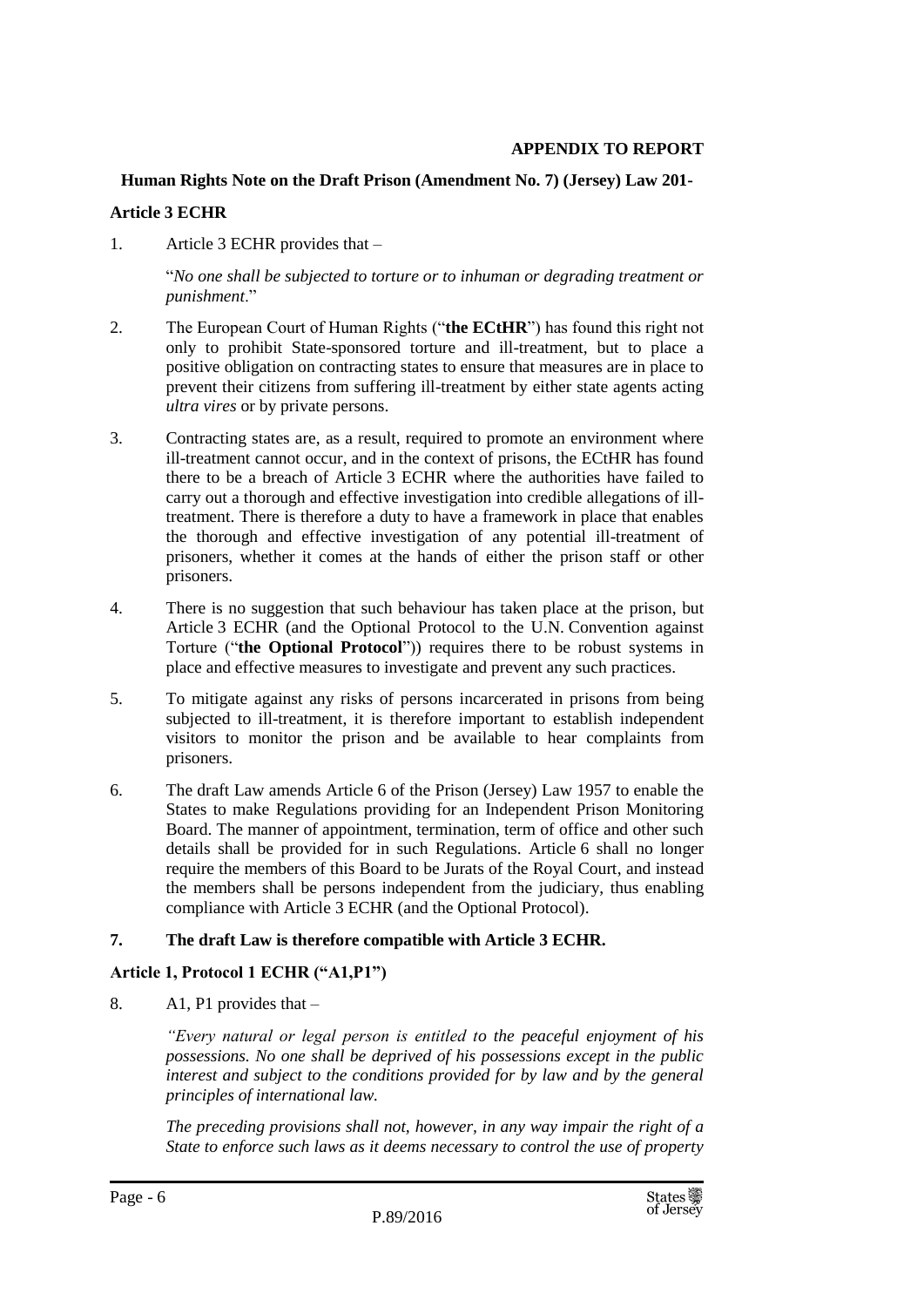*in accordance with the general interest or to secure the payment of taxes or other contributions or penalties."*

- 9. The draft Law engages A1, P1 as it prohibits and regulates the items of property being conveyed into the prison. However, any interferences with the proprietary rights of prisoners or persons visiting the prison is justified by the general/public interest of preventing crime through preventing any items which may be used to commit a crime from entering the prison, and also limiting any items from entering the prison which may undermine the punitive effect of prison and the strict rehabilitation programmes run by the prison (i.e. alcohol, tobacco, mobile phones).
- 10. The restrictions in the draft Law are framed in a manner consistent with the equivalent legislation in England and Wales. When weighed against the significant legitimate aims mentioned above, it can be concluded that the legislation is necessary and proportionate.
- 11. **The draft Law is therefore compatible with A1, P1.**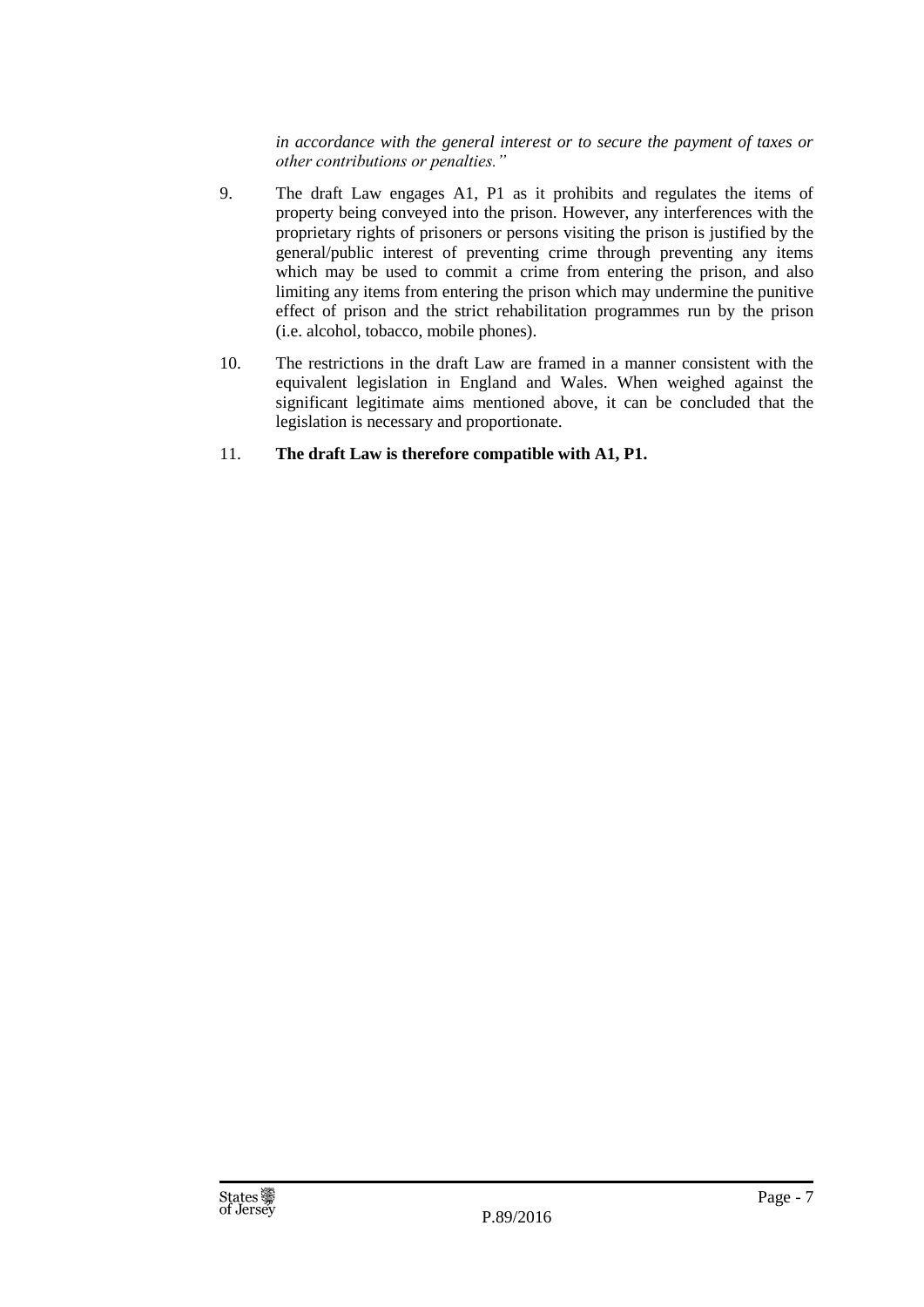This Law amends the Prison (Jersey) Law 1957.

*Article 1* defines "principal Law", an expression used throughout this Law, as the Prison (Jersey) Law 1957.

*Article 2* inserts new definitions into Article 1 of the principal Law and moves some existing definitions in the principal Law to Article 1 of that Law.

*Article 3* introduces new Article 3A to the principal Law. Article 3A provides for the Minister for Home Affairs (the "Minister") to enter into cooperation schemes with other authorities responsible for prison services outside Jersey for the provision by such other authority of the services of its prison officers or its other employees equivalent to prison officers or employees under the principal Law, when additional resources are required to meet a special demand within the prison in Jersey. An officer or employee provided by another authority would be under the control of the prison Governor and an officer would have all the powers conferred on a prison officer by Jersey's enactments. In addition, the Minister is empowered to enter into agreements with other authorities responsible for prison services outside Jersey for the provision of prison officers or employees by the Minister to the authority.

*Article 4* amends Article 5(2) of the principal Law to replace the reference to the Board of Visitors with a reference to the Independent Prison Monitoring Board. Article 5(2) now requires the Governor of the prison to bring any entry in the visitor's book to the attention of the Minister and to the Independent Prison Monitoring Board.

*Article 5* replaces Article 6 of the principal Law so that instead of there being a Board of Visitors, the States are required to make Regulations to establish an Independent Prison Monitoring Board. New Article 6(3) provides that all members of the Independent Prison Monitoring Board shall have free access at all times to all parts of the prison and to all prisoners and may see such prisoners as they desire, either in their cells or in a room out of sight and hearing of officers. By Article 6(4), the Prison (Board of Visitors) (Jersey) Regulations 1957 remain in force until Regulations establishing the independent Prison Monitoring Board and revoking the former Regulations come into force.

*Article 6* replaces Article 7 of the principal Law. New Article 7(1) re-enacts the requirement for the Minister to appoint a medical officer of the prison, who must be a doctor. New Article  $7(2)$  requires the Minister to appoint a chaplain who is a clergyman of the Church of England. However, under Article 7(3), the Minister may appoint a chaplain who is a clergyman of a religious denomination other than the Church of England where the number of prisoners who belong to a religious denomination other than the Church of England is such as in the opinion of the Minister to require the appointment of a chaplain of that denomination or where, despite advertising for the position of chaplain in such manner as the Minister considers appropriate, the Minister is unable to fill the vacancy with a clergyman of the Church of England. Article 7(4) enables the States to amend Article 7 by Regulations.

*Article 7* amends Article 8 of the principal Law to enable the States to amend Article 8 by Regulations. Article 8 of the principal Law enables the chaplain and other ministers of religion to be permitted to visit prisoners if the prisoners so desire.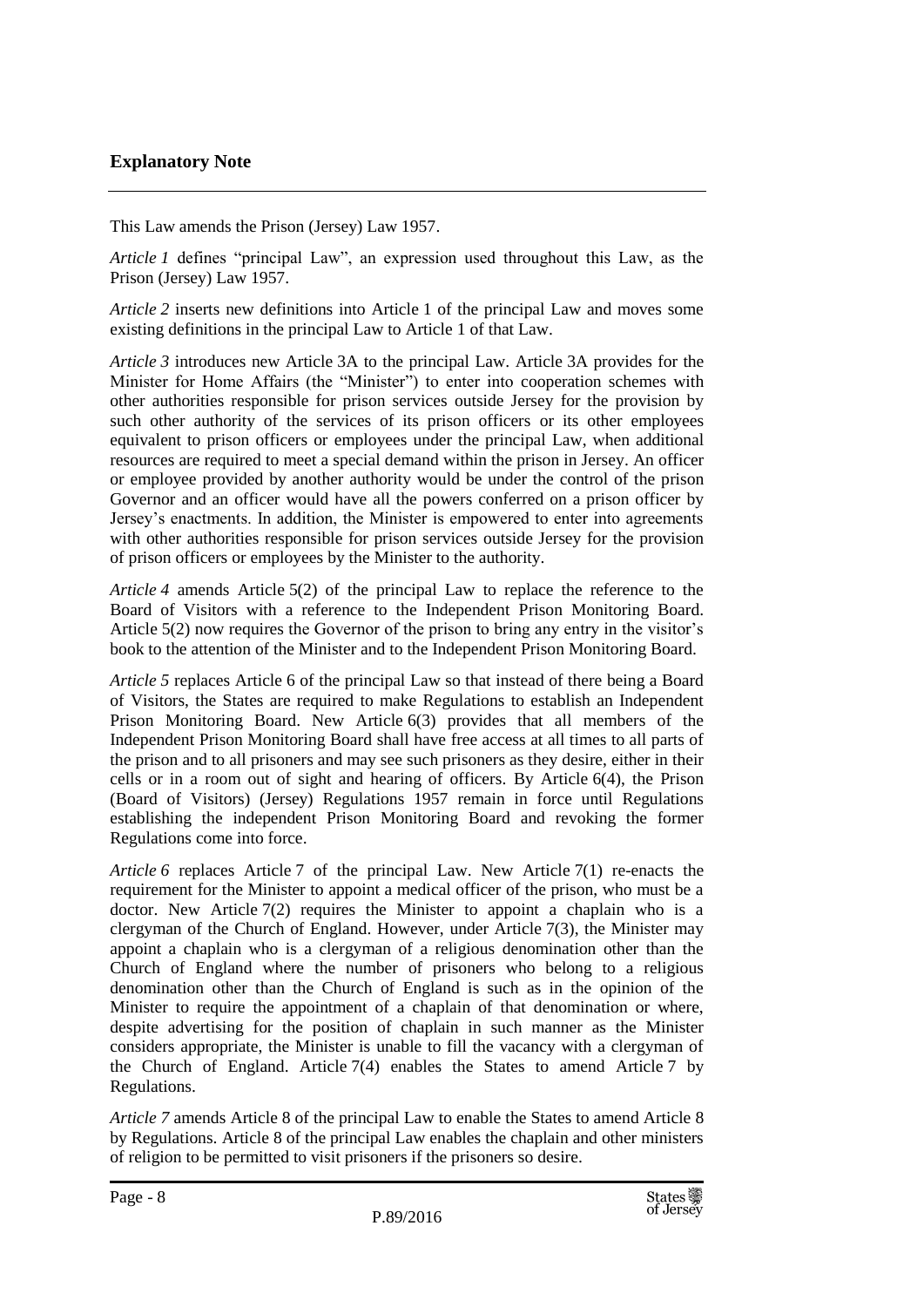*Articles 8 and 9* remove definitions "controlled drug" and "intimate sample", which are currently contained in Article 13A and 13B of the principal Law. Under *Article 2* of this Law, these definitions have been inserted into Article 1 of the principal Law.

*Articles 10 and 11* update the offences contained in Article 20 and 21 of the principal Law (concerning escape from prison) so that, now, a person who escapes, with or without the use of force, from prison or other lawful custody, shall be guilty of an offence and liable to 10 years imprisonment and to a fine.

*Article 12* substitutes Article 22 of the principal Law to amend the offence and increase the penalty, where a person assists a person to escape or attempt to escape from the prison or other lawful custody, from 2 years imprisonment and a fine to 10 years imprisonment and a fine.

*Article 13* amends Article 23 of the principal Law to increase the penalty, where a person harbours an escaped prisoner, from 2 years imprisonment and a fine to 10 years imprisonment and a fine.

*Article 14* replaces Articles 24 and 25 of the principal Law with new Articles *24, 25, 25A and 25B*, which introduce revised offences and penalties in respect of items that are conveyed into or out of the prison. ("Convey" is defined in Article 1 of the principal Law to include bring or throw.)

By Article 24(2), a person is guilty of an offence if he or she conveys a Grade 1 item into or out of the prison, gives a Grade 1 item to a prisoner or leaves a Grade 1 item in a place intending it to come into the possession of a prisoner. A Grade 1 item is defined in Article 24(1) as a controlled drug, an article made or adapted for use in the ingestion of a controlled drug, an explosive, a firearm or ammunition or any other offensive weapon. These items are defined in Article 1 of the principal Law. A controlled drug or an article made or adapted for use in the ingestion of a controlled drug may be conveyed into or out of the prison by the medical officer of the prison, a doctor, a pharmacist, a police officer or a person in the employment of the prison if so authorized by the Governor; and, by Article 24(4), an explosive, firearm or other offensive weapon may be conveyed into or out of the prison by a person authorized to do so by the Chief Officer or the Deputy Chief Officer of the States of Jersey Police Force. The Governor or the Chief Officer or Deputy Chief Officer of the States of Jersey Police Force, as the case may be, may give their authorization for a particular purpose, subject to any condition that may be specified in the authorization.

By Article 24(6), a person who conveys a Grade 1 item into or out of the prison when not authorized, or does so otherwise than for the purpose specified in the authorization or otherwise than in compliance with any condition imposed shall be liable to imprisonment for a term of 10 years and to a fine.

By Article 24(7), the States may by Regulations amend the definition of "Grade 1 item" to include other items and may make provision for authorization to be given by the Governor or the Chief Officer or Deputy Chief Officer of the States of Jersey Police Force to a person or a class of person for a Grade 1 item, other than an item for which authorization is permitted under Article 24(3) or (4), to be conveyed into or out of the prison for a purpose, subject to any condition that may be specified in the authorization.

By Article 25(2), a person is guilty of an offence if he or she conveys a Grade 2 item into or out of the prison, gives a Grade 2 item to a prisoner or leaves a Grade 2 item in a place intending it to come into the possession of a prisoner. A Grade 2 item is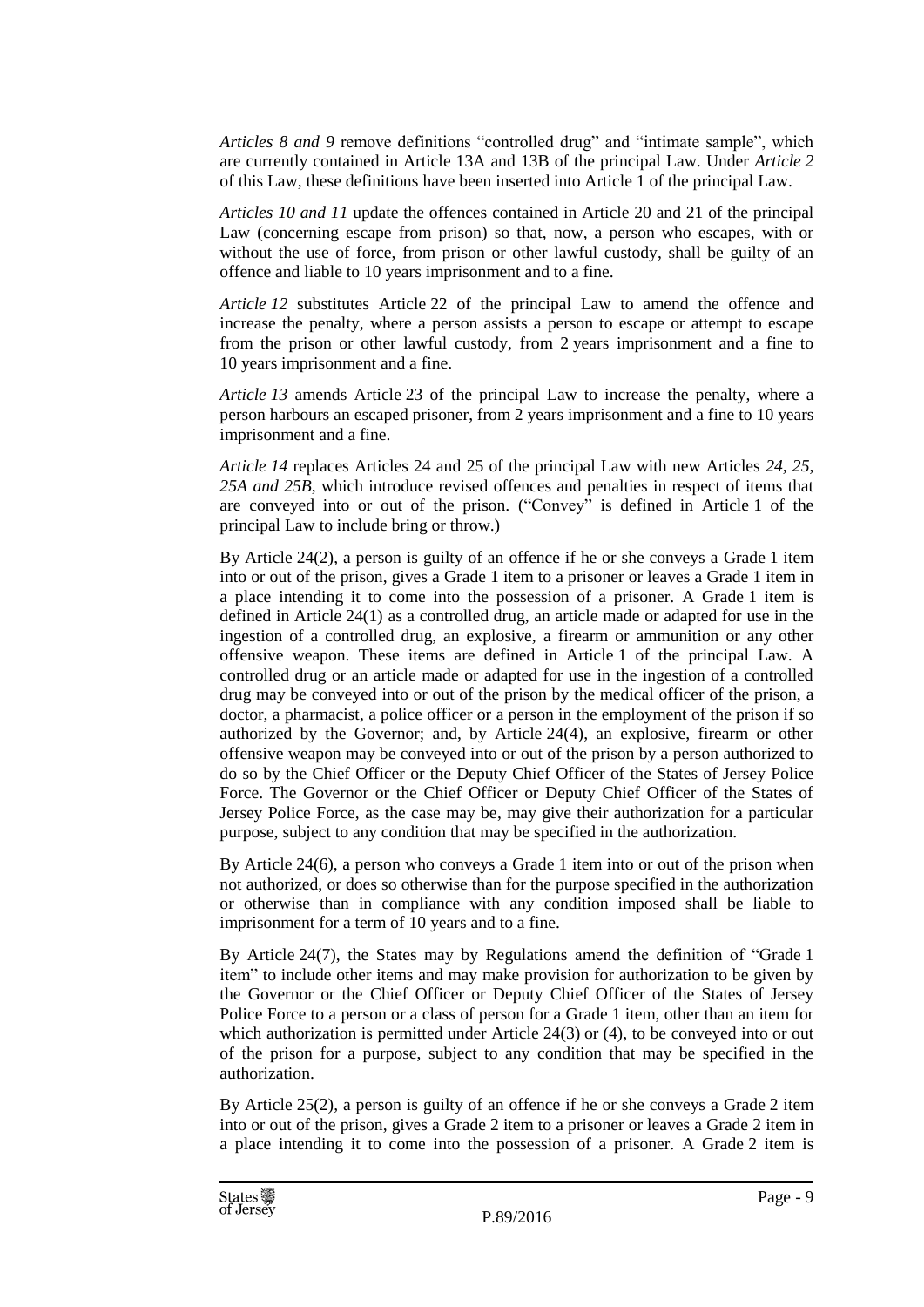defined in Article 25(1) as intoxicating liquor, a personal communication device or a recording device. These items are defined in Article 1 of the principal Law. By Article 25(3), the Governor may authorize a person to convey a Grade 2 item into or out of the prison for a purpose, subject to any condition that may be specified in the authorization.

By Article 25(7), a person who conveys a Grade 2 item into or out of the prison when not authorized, or does so otherwise than for the purpose specified in the authorization or otherwise than in compliance with any condition imposed shall be liable to imprisonment for a term of 2 years and to a fine.

By Article 25(5), a person does not convey an item into or out of the prison if the person conveys it into a part of the prison designated by the Governor for the holding of items while the person is inside the prison, surrenders it to be held there, and removes it from there on leaving the prison.

Article 25(6) provides that it is a defence for the accused to show that he or she reasonably believed that he or she had authorization to do the act in respect of which the proceedings are brought; or in all the circumstances there was an overriding public interest which justified the doing of that act.

By Article 25(8), the States may by Regulations amend the definition of "Grade 2 item" in paragraph (1) to include other items, except that no amendment may be made which would result in any Grade 1 item becoming or being treated as a Grade 2 item.

By Article 25A(2), a person is guilty of an offence if he or she conveys, or causes another person to convey, a Grade 3 item into the prison intending it to come into the possession of a prisoner; conveys or causes another person to convey a Grade 3 item out of the prison on behalf of a prisoner; leaves a Grade 3 item in any place (whether inside or outside the prison) intending it to come into the possession of a prisoner; or, while inside the prison, gives a Grade 3 item to a prisoner, except where he or she is authorized to do so by the Governor under Article 25A(3). A Grade 3 item is defined in Article 25A(1) as an item that is not a Grade 1 item or a Grade 2 item. Under Article 25A(5), a person does not convey an item into or out of the prison if the person conveys it into a part of the prison designated by the Governor for the holding of items while the person is inside the prison, surrenders it to be held there, and removes it from there on leaving the prison.

By Article 25A(3), the Governor may authorize any person to convey a Grade 3 item into or out of the prison for a purpose, subject to any condition that may be specified in the authorization or in a Rule made under Article 29.

Article 25A(6) provides that it is a defence for the accused to show that he or she reasonably believed that he or she had authorization to do the act in respect of which the proceedings are brought; or in all the circumstances there was an overriding public interest which justified the doing of that act.

By Article 25A(7), a person who conveys a Grade 3 item into or out of the prison when not authorized, or does so otherwise than for the purpose specified in the authorization or otherwise than in compliance with a condition imposed shall be liable to a fine of level 3 on the standard scale.

Article 25B(1) provides that it is an offence for a person to record an image (whether still or moving) or sound while the person is inside the prison or using a device that is inside the prison; transmit, or cause to be transmitted, any image or any sound from inside the prison by electronic communication for simultaneous reception outside the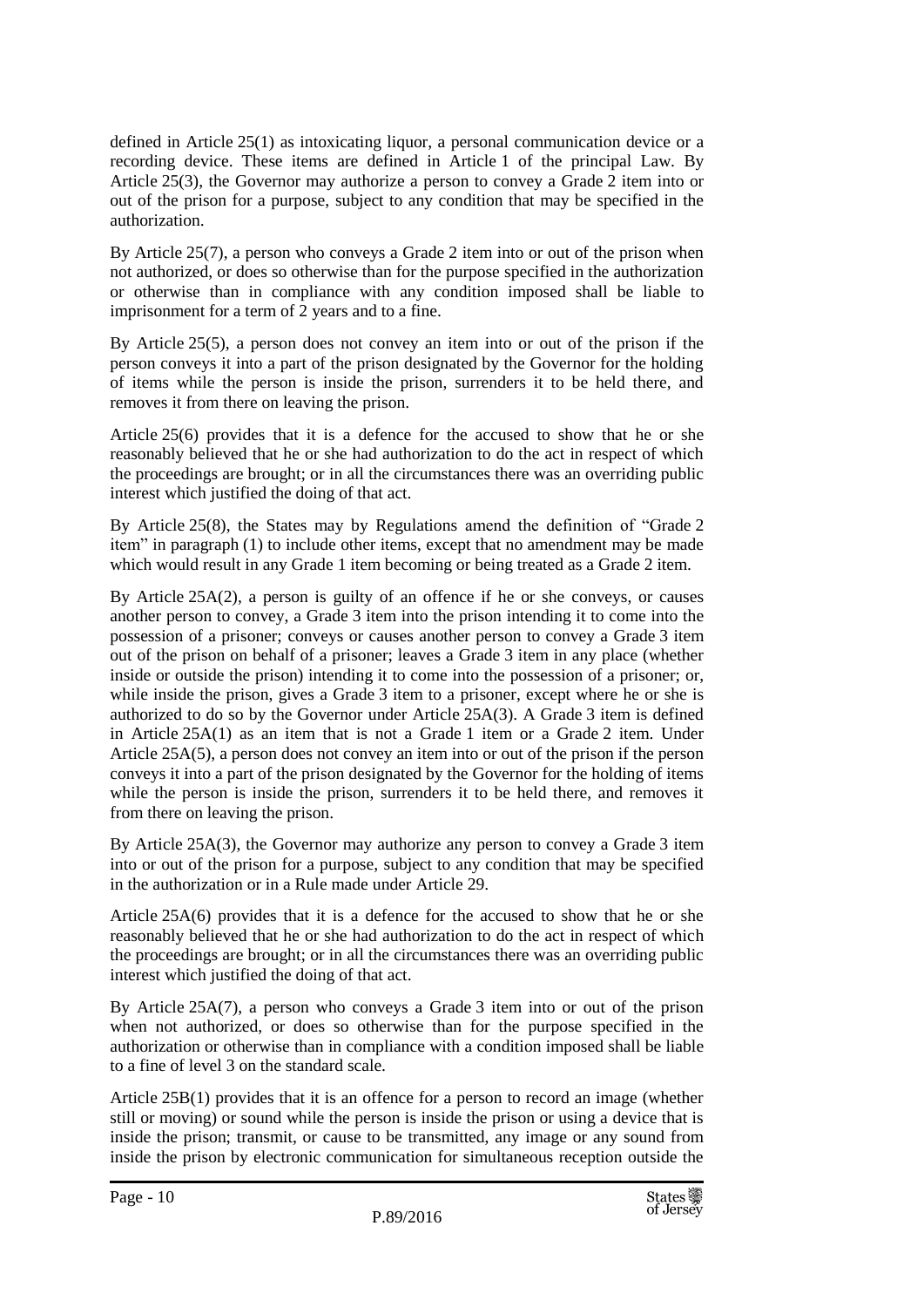prison; bring or otherwise convey a restricted document out of the prison, or cause a restricted document to be brought or conveyed out of the prison; or transmit, or cause to be transmitted, from inside the prison by means of electronic communication a restricted document, or any information derived from a restricted document, except where he or she is authorized to do so by the Governor under *Article 25B(5).*

Article 25B(2) defines "restricted document" to include a photograph taken or sound recording made inside the prison or other documents and information described in the definition.

By Article 25B(5), the Governor may authorize any person to do an act described in Article 25B(1) for a purpose, subject to any condition that may be specified in the authorization, or in a Rule made under Article 29.

By Article 25B(6), a person who is authorized under Article 25B(5) to do an act described in paragraph (1) shall be guilty of an offence if he or she fails to comply with a condition subject to which the authorization is given.

Article 25B(7) provides that it is a defence for the accused to show that he or she reasonably believed that he or she had authorization to do the act in respect of which the proceedings are brought; or in all the circumstances there was an overriding public interest which justified the doing of that act.

By Article 25B(8), a person who is guilty of an offence under paragraph (1) or (6) shall be liable to a fine of level 3 on the standard scale.

*Article 15* amends Article 26 of the principal Law to add the new penalties in Articles 24, 25, 25A and 25B to the list of penalties, to which persons committing offences under the principal Law are liable, that must be contained in a notice affixed in a conspicuous place outside the prison.

*Article 16* amends Article 28 of the principal Law to replace the reference to the Board of Visitors with a reference to the Independent Prison Monitoring Board. Article 28 makes provision for an offender who has been sentenced to youth detention to be treated as though he or she had been sentenced to imprisonment where the offender has been reported to the Independent Prison Monitoring Board as exercising a bad influence on the other persons detained in the young offender institution or as behaving in a disruptive manner to the detriment of those other persons.

*Article 17* amends Article 29 of the principal Law to enable the Rules made under that Article to include a power for the Minister to give directions to the Governor in pursuance of any Rule.

*Article 18* gives the name of this Law and provides for all provisions to come into force 7 days after it is registered apart from Articles 4 and 16 (both or which change the references to the Board of Visitors to the Independent Monitoring Board), which will come into force on the date that Regulations are made under Article 6(1) of the principal Law, as amended by this Law.

Under the Criminal Justice (Miscellaneous Provisions) (Jersey) Law 2016 (not yet in force – see the Draft Appointed Day Act, [P.75/2016,](http://www.statesassembly.gov.je/AssemblyPropositions/2016/P.75-2016.pdf) which, it is expected, will be debated on 13th September 2016) the maximum amount of fine within the jurisdiction of the Magistrate's Court £10,000. Level 1 on the standard scale of fines is 2% of that jurisdiction (£200); level 2 is 10% of that jurisdiction (£1,000); and level 3 of that jurisdiction is 100% of that jurisdiction  $(\text{\pounds}10,000)$ .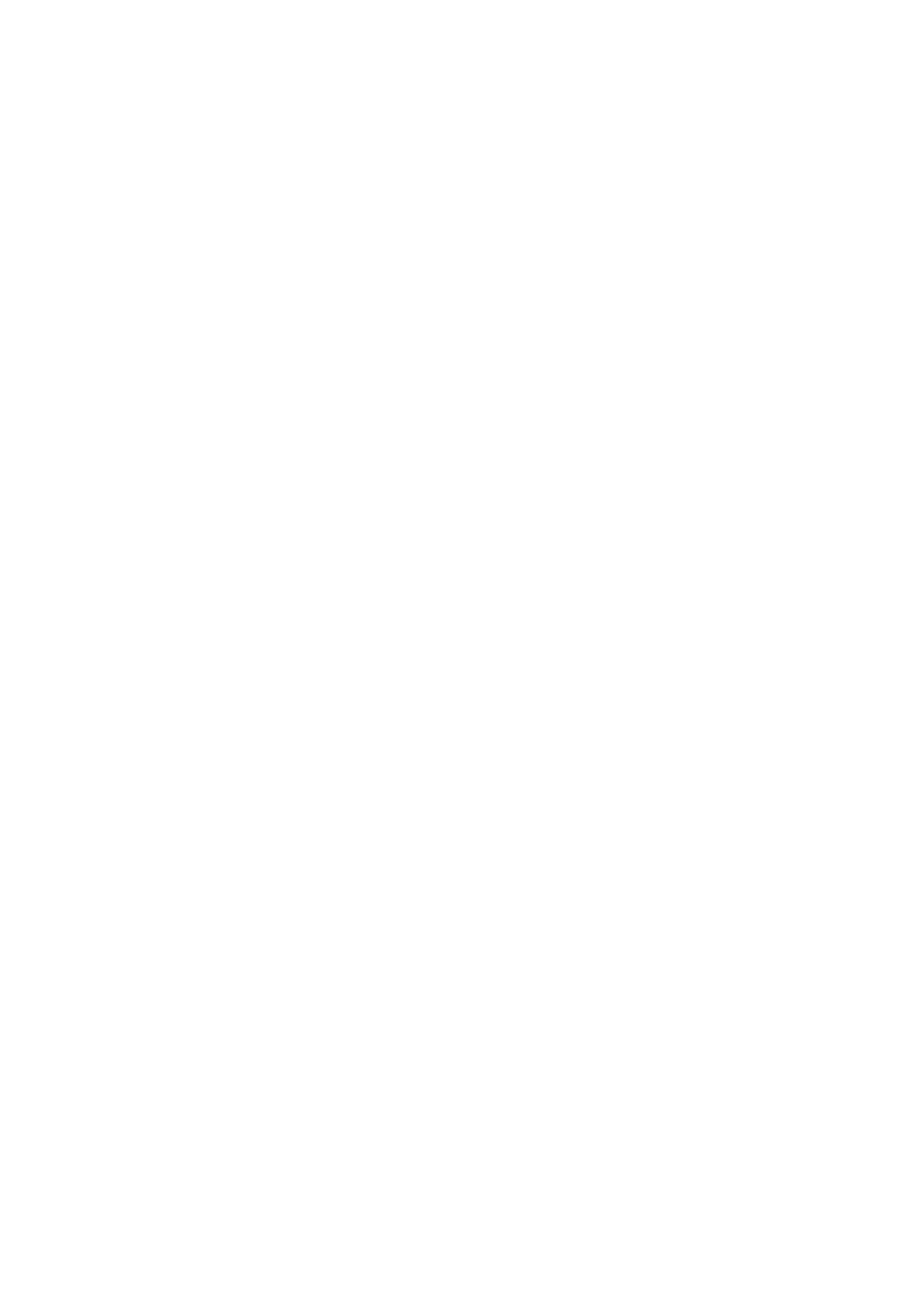

## **DRAFT PRISON (AMENDMENT No. 7) (JERSEY) LAW 201-**

#### **Arrangement**

#### **Article**

| 2  |  |
|----|--|
| 3  |  |
| 4  |  |
| 5  |  |
| 6  |  |
|    |  |
| 8  |  |
| 9  |  |
| 10 |  |
| 11 |  |
| 12 |  |
| 13 |  |
| 14 |  |
| 15 |  |
| 16 |  |
| 17 |  |
| 18 |  |
|    |  |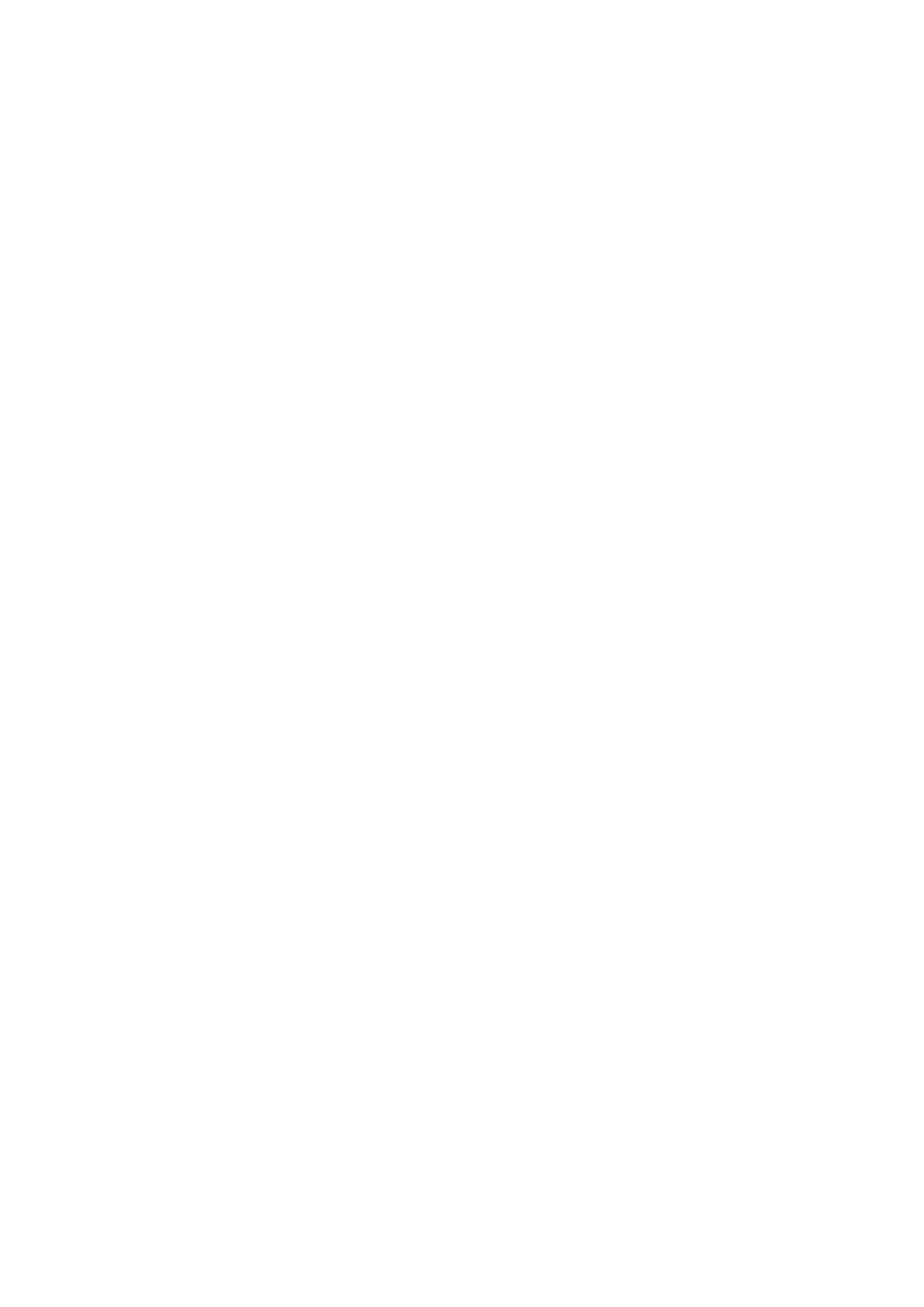

### **DRAFT PRISON (AMENDMENT No. 7) (JERSEY) LAW 201-**

**A LAW** to amend further the Prison (Jersey) Law 1957.

| Adopted by the States                         | [date to be inserted] |
|-----------------------------------------------|-----------------------|
| Sanctioned by Order of Her Majesty in Council | [date to be inserted] |
| Registered by the Royal Court                 | [date to be inserted] |

**THE STATES**, subject to the sanction of Her Most Excellent Majesty in Council, have adopted the following Law –

#### <span id="page-14-0"></span>**1 Interpretation**

In this Law, "principal Law" means the Prison (Jersey) Law 1957<sup>1</sup> .

#### <span id="page-14-1"></span>**2 Article 1 amended**

- (1) In Article 1 of the principal Law
	- (a) in paragraph  $(1)$ 
		- (i) immediately before the definition "attendance centre" there is inserted the following definition –

" 'ammunition' has the meaning given in Article 1(1) of the Firearms (Jersey) Law 2000<sup>2</sup>;",

(ii) after the definition "attendance centre order" there are inserted the following definitions –

" 'authorization' means written authorization;

'biometric information' means data about an individual's external characteristics, including, in particular, the features of an iris or of any other part of the eye;

'controlled drug' has the meaning given in Article 3 of the Misuse of Drugs (Jersey) Law 1978<sup>3</sup>;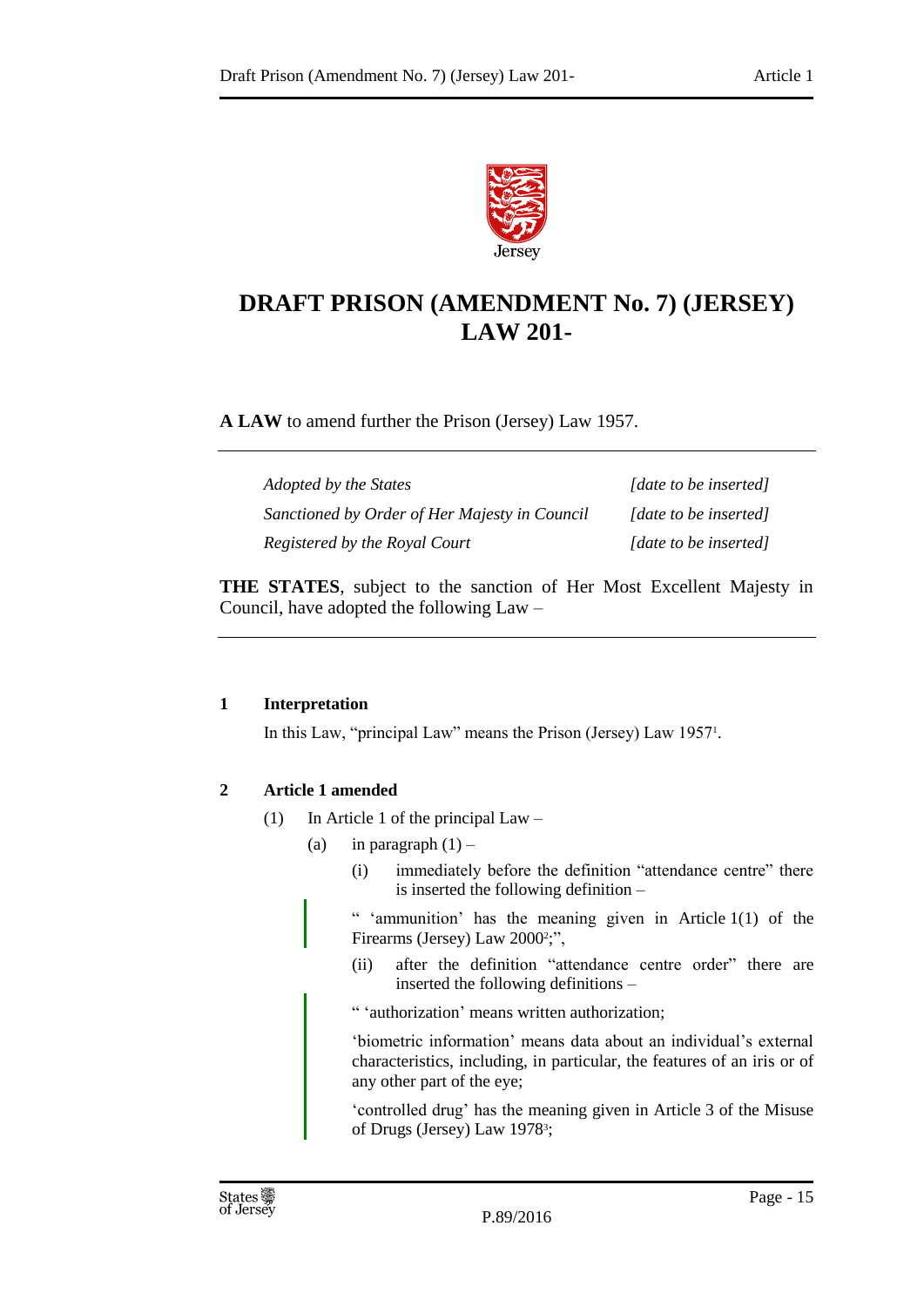'cooperation scheme' means a scheme for ensuring that assistance may be provided between the Minister and an overseas prison authority, to enable the Minister and the overseas prison authority to perform their functions;

'convey' includes bring and throw;

'electronic communication' has the meaning given in Article 1(1) of the Electronic Communications (Jersey) Law 2000<sup>4</sup> ;

'explosive' has the meaning given to 'explosives' in Article 1(1) of the Explosives (Jersey) Law 1970<sup>5</sup>;

'fingerprints' has the meaning given in Article 1(1) of the Police Procedures and Criminal Evidence (Jersey) Law 2003<sup>6</sup>;

'firearm' has the meaning given in Article 1(1) of the Firearms (Jersey) Law 2000<sup>7</sup> ;",

(iii) after the definition "Governor" there are inserted the following definitions –

" 'Independent Prison Monitoring Board' means the Independent Prison Monitoring Board established in Regulations made under Article 6;

'intimate sample' has the meaning given in Article 1(1) of the Police Procedures and Criminal Evidence (Jersey) Law 2003<sup>8</sup>;

'intoxicating liquor' has the meaning given in Article 1(1) of the Licensing (Jersey) Law 1974<sup>9</sup>;

'medical officer' means the officer appointed under Article 7(1);",

(iv) after the definition "Minister" there are inserted the following definitions –

" 'offensive weapon' has the meaning given in Article 1(1) of the Police Procedures and Criminal Evidence (Jersey) Law 200310;

'overseas prison authority' means an authority (by whatever name it is called) that performs in a place outside Jersey any functions that are equivalent to or of the same kind as those of the Minister under this Law;

'personal communication device' means –

- (a) a mobile telephone;
- (b) any other device that is capable of transmitting or receiving an electronic communication;
- (c) a component part of a device described in paragraph (a) or (b); or
- (d) an item designed or adapted for use with a device described in paragraph (a) or (b),

and it is irrelevant whether or not a personal communication device forms part of another device of any kind;

'photograph' means a recording on any medium on which an image (including a moving image) is produced or from which such an image may by any means be produced;",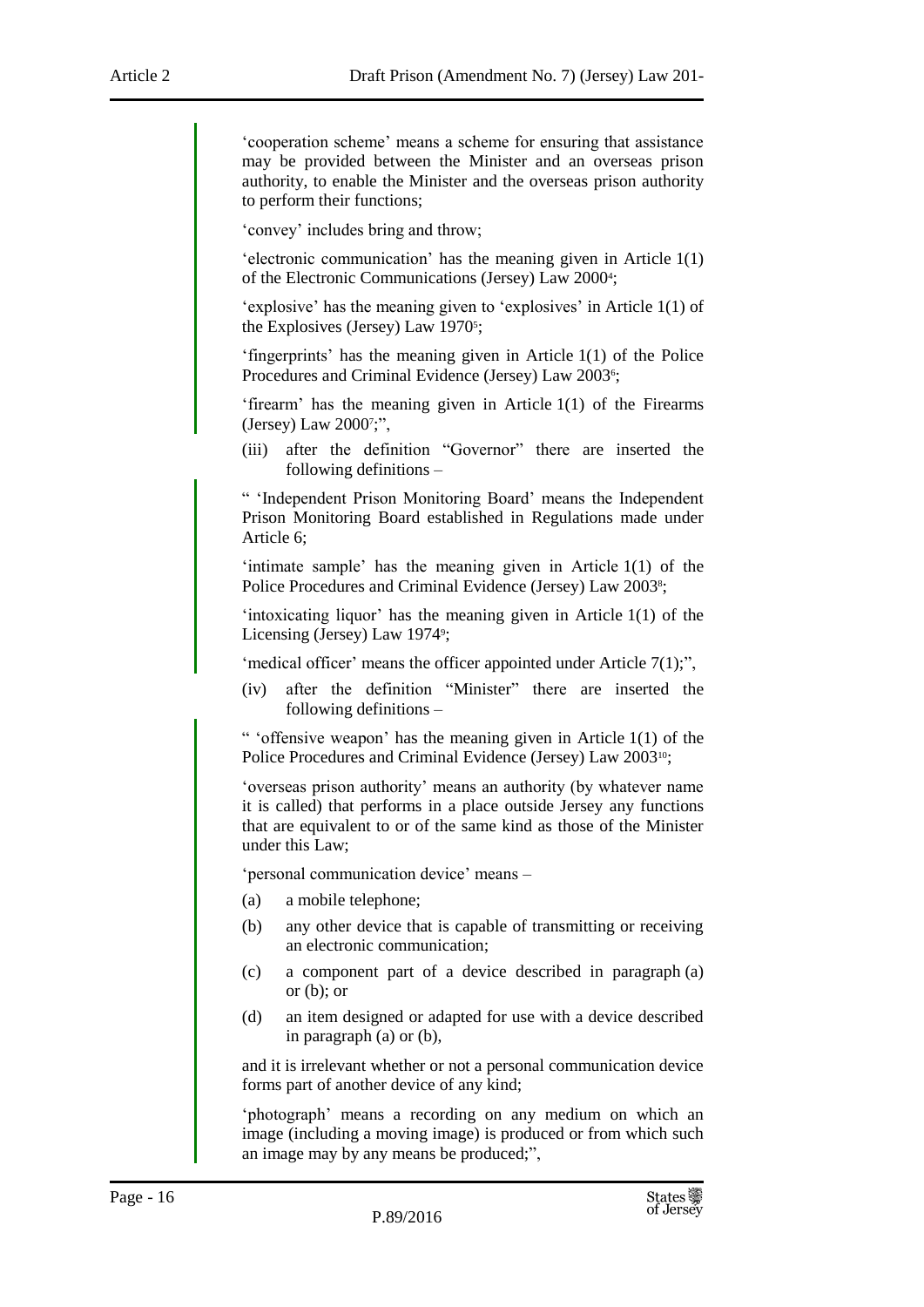(v) after the definition "prison officer" there are inserted the following definitions –

" 'recording device' means –

- (a) a camera;
- (b) any other device that is capable of recording a sound, a still image or a moving image (in combination or otherwise);
- (c) a component part of a device described in paragraph (a) or  $(b)$ ; or
- (d) an item designed or adapted for use with a device described in paragraph (a) or (b),

and it is irrelevant whether or not a recording device forms part of another device of any kind;

'sound-recording' means a recording of sounds on any medium from which the sounds may by any means be reproduced;";

- (b) after paragraph (4) there is added the following paragraph –
- "(5) The States may by Regulations amend paragraph (1).".

#### <span id="page-16-0"></span>**3 Article 3A inserted**

After Article 3 of the principal Law there is inserted the following Article –

#### **"3A Cooperation schemes with overseas prison authorities**

- (1) The Minister may enter into a cooperation scheme with an overseas prison authority.
- (2) A cooperation scheme may include provision
	- (a) for the overseas prison authority, at the request of the Minister, to place its officers or employees at the Minister's disposal for the purpose of enabling the Minister to meet any special demand on his or her resources in relation to this Law;
	- (b) for the Minister, at the request of the overseas prison authority, to place prison officers or employees at the overseas prison authority's disposal for the purpose of enabling that authority to meet any special demand on its resources; and
	- (c) for apportioning between the Minister and the overseas prison authority any expenses incurred in taking measures to secure the operation of the scheme.
- (3) Paragraph (4) applies to a person who is an officer or employee of an overseas prison authority, while serving a period of duty in Jersey under a provision of a cooperation scheme made under paragraph (2)(a).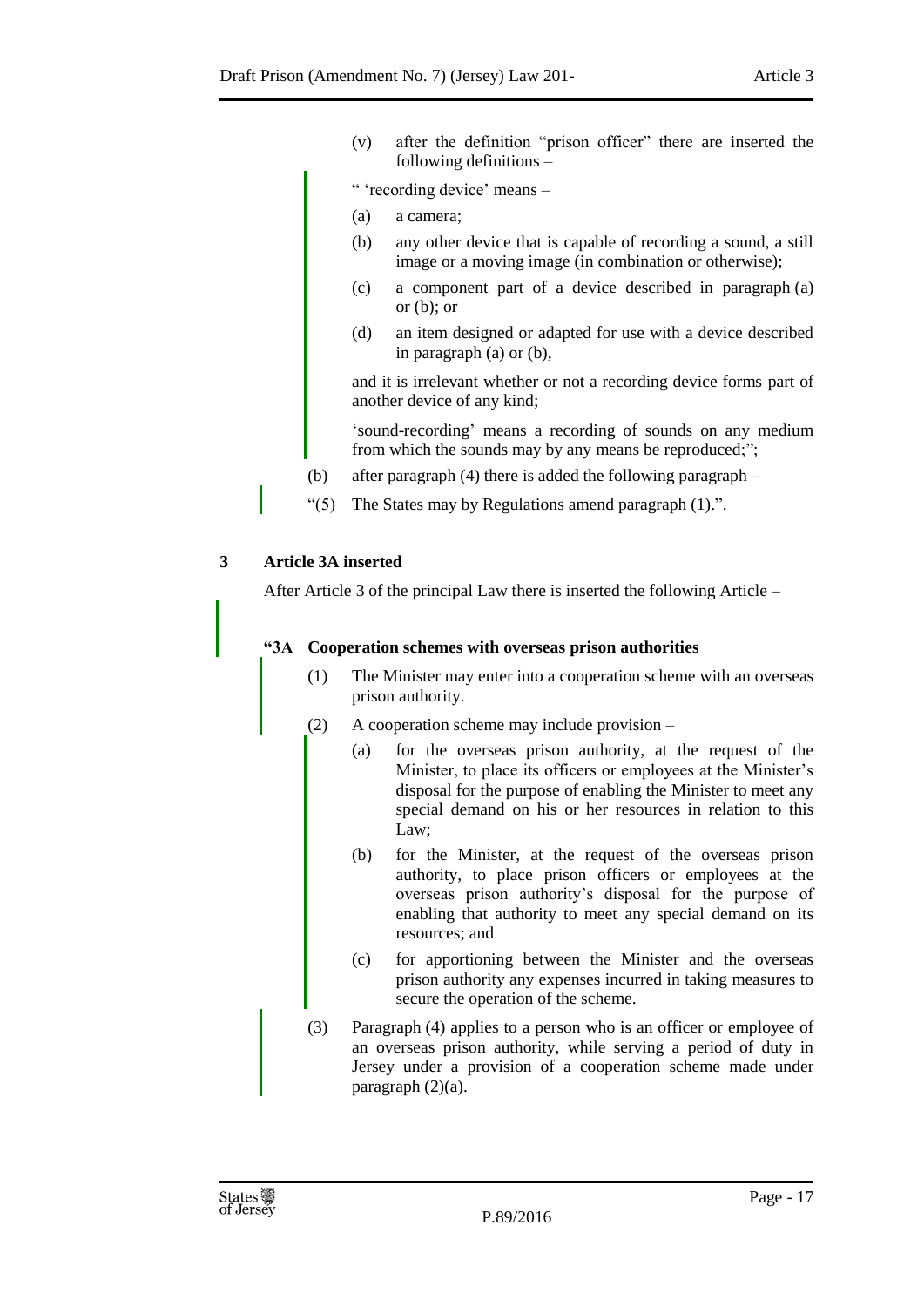- (4) The person is to be treated for the purposes of any enactment (including the provisions of this Law other than this Article) as a prison officer or employee under this Law, and accordingly –
	- (a) is subject to the authority and under the control of the Governor; and
	- (b) if an officer of the overseas prison authority, has the duties and powers of a prison officer under this Law.
- (5) In this Article a reference to an officer or employee of an overseas prison authority means a person (by whatever name that person's post is called) who carries out functions for the overseas prison authority that are equivalent to those of a prison officer or employee, as the case may be, under this Law.".

#### <span id="page-17-0"></span>**4 Article 5 amended**

In Article 5(2) of the principal Law, for the words "Board of Visitors" there are substituted the words "Independent Prison Monitoring Board".

#### <span id="page-17-1"></span>**5 Article 6 amended**

For Article 6 of the principal Law there is substituted the following Article –

#### **"6 Independent Prison Monitoring Board**

- (1) The States shall make Regulations providing for the establishment of an Independent Prison Monitoring Board, which shall consist of such persons appointed at such times, in such manner and for such terms as may be specified in the Regulations.
- (2) Regulations made under paragraph (1) shall specify the functions of the Independent Prison Monitoring Board and include provision  $for -$ 
	- (a) visits to the prison by members of the Board;
	- (b) inspection of any part of the prison, including any cell, by members of the Board;
	- (c) the reporting to the Minister of any matter which he or she considers it expedient to report.
- (3) All members of the Independent Prison Monitoring Board
	- (a) shall have free access at all times to all parts of the prison and to all prisoners; and
	- (b) may see such prisoners as they desire, either in their cells or in a room out of sight and hearing of officers.
- (4) Despite the coming into force of Article 5 of the Prison (Amendment No. 7) (Jersey) Law 201- <sup>11</sup> –
	- (a) the Prison (Board of Visitors) (Jersey) Regulations 1957<sup>12</sup> ("1957 Regulations") shall remain in force until they are revoked by Regulations made by the States under paragraph (1); and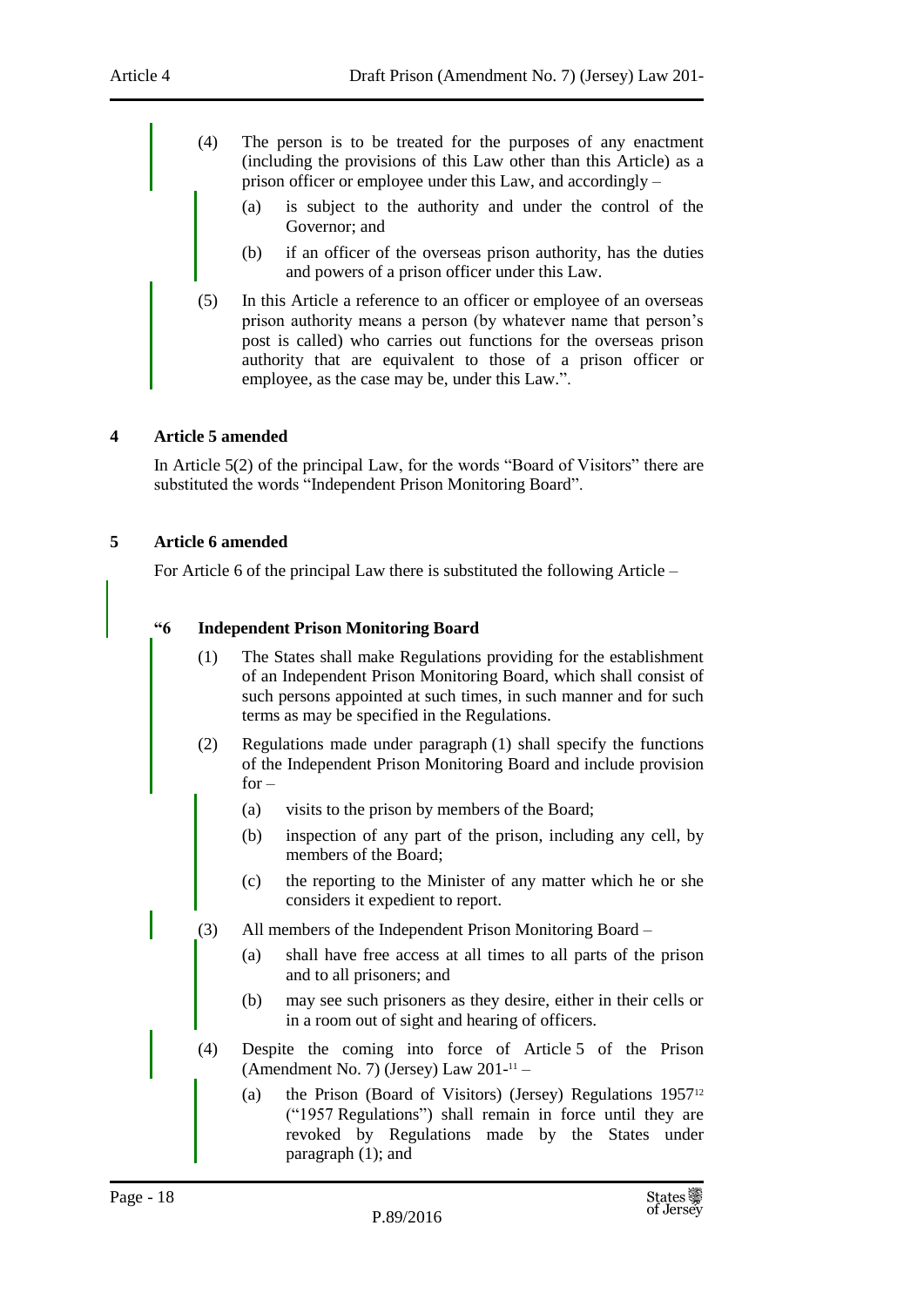(b) the members of the Board of Visitors may continue to visit at any time the prison or any part thereof, and any prisoner, until the 1957 Regulations are revoked.".

#### <span id="page-18-0"></span>**6 Article 7 amended**

For Article 7 of the principal Law there is substituted the following Article –

#### **"7 Medical officer and chaplain**

- (1) The Minister shall appoint a medical officer of the prison who shall be a doctor.
- (2) Subject to paragraph (3), the Minister shall appoint a chaplain who is a clergyman of the Church of England.
- (3) The Minister may appoint a chaplain who is a clergyman of a religious denomination other than the Church of England –
	- (a) where the number of prisoners who belong to a religious denomination other than the Church of England is such as in the opinion of the Minister to require the appointment of a chaplain of that denomination; or
	- (b) where, despite advertising for the position of chaplain in such manner as the Minister considers appropriate, the Minister is unable to fill the vacancy with a clergyman of the Church of England.
- (4) The States may by Regulations amend this Article.".

#### <span id="page-18-1"></span>**7 Article 8 amended**

In Article 8, after paragraph (3), there shall be inserted the following paragraph –

"(4) The States may by Regulations amend this Regulation.".

#### <span id="page-18-2"></span>**8 Article 13A amended**

Article 13A(4) of the principal Law is deleted.

#### <span id="page-18-3"></span>**9 Article 13B amended**

Article 13B(4) of the principal Law is deleted.

#### <span id="page-18-4"></span>**10 Article 20 repealed**

Article 20 of the principal Law is repealed.

#### <span id="page-18-5"></span>**11 Article 21 amended**

In Article 21 of the principal  $Law -$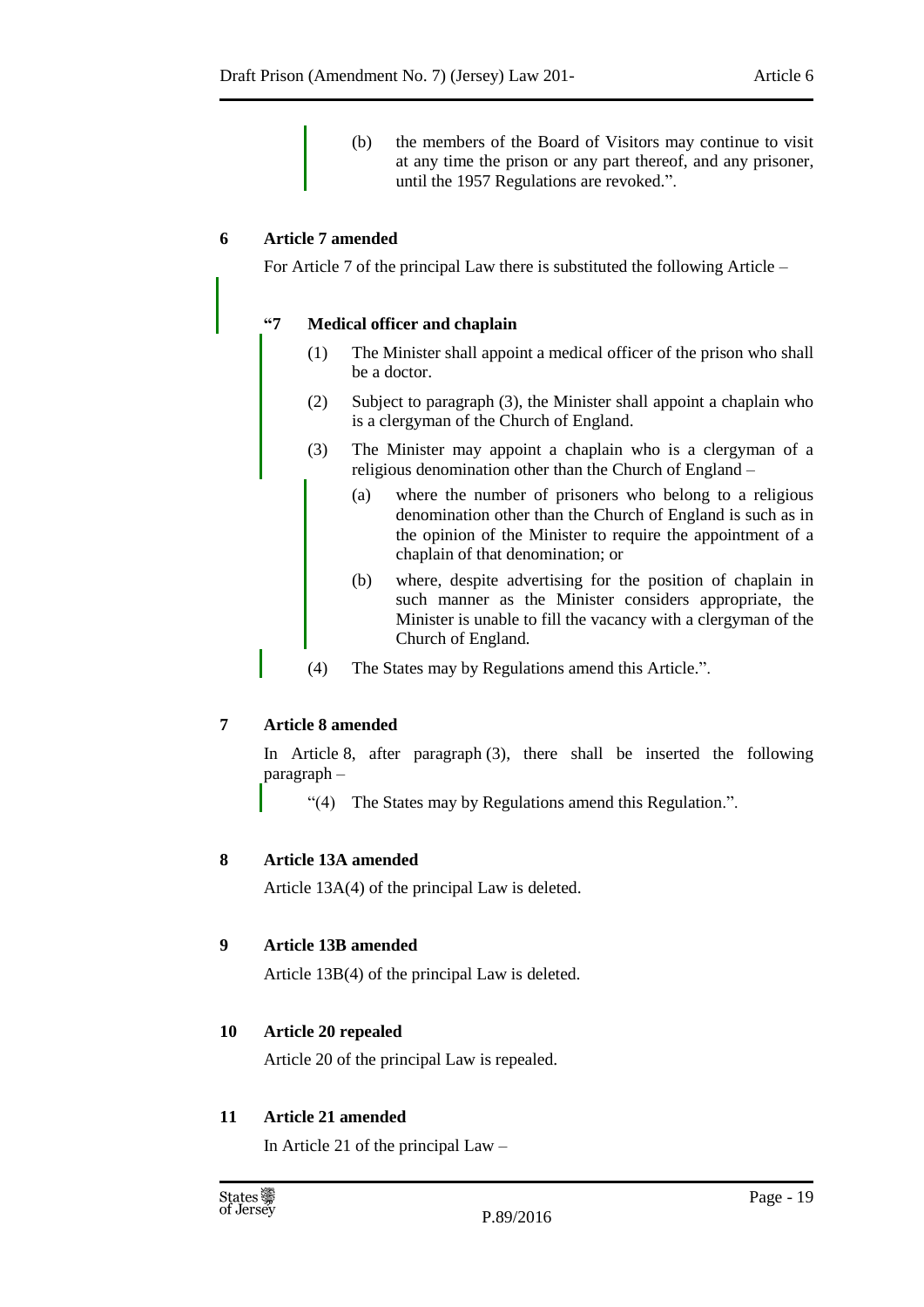- (a) for the words "without force" there are substituted the words "whether with or without the use of force";
- (b) for the words "to a fine, or to imprisonment for a term not exceeding 2 years, or both" there are substituted the words "to imprisonment for a term of 10 years and to a fine".

#### <span id="page-19-0"></span>**12 Article 22 substituted**

For Article 22 of the principal Law there is substituted the following Article –

#### **"Assisting prisoner to escape**

Any person who aids any person in escaping or attempting to escape from the prison or other lawful custody or who, with intent to facilitate the escape of any such person, conveys any thing into the prison or places any thing anywhere outside the prison with a view to its coming into the possession of any such person, shall be guilty of any offence and liable imprisonment for a term of 10 years and to a fine.".

#### <span id="page-19-1"></span>**13 Article 23 amended**

In Article 23(1) of the principal Law, for the words "to a fine, or to imprisonment for a term not exceeding 2 years, or both" there are substituted the words "to imprisonment for a term of 10 years and to a fine".

#### <span id="page-19-2"></span>**14 Articles 24 and 25 substituted**

For Articles 24 and 25 of the principal Law there are substituted the following Articles –

#### **"24 Conveyance of Grade 1 item into or out of prison**

- (1) A Grade 1 item is any of the following
	- (a) a controlled drug;
	- (b) an article made or adapted for use in the ingestion of a controlled drug;
	- (c) an explosive;
	- (d) a firearm or ammunition;
	- (e) any other offensive weapon.
- (2) A person is guilty of an offence if he or she
	- (a) conveys a Grade 1 item into or out of the prison;
	- (b) causes another person to convey a Grade 1 item into or out of the prison;
	- (c) leaves a Grade 1 item in any place (whether inside or outside the prison) intending it to come into the possession of a prisoner; or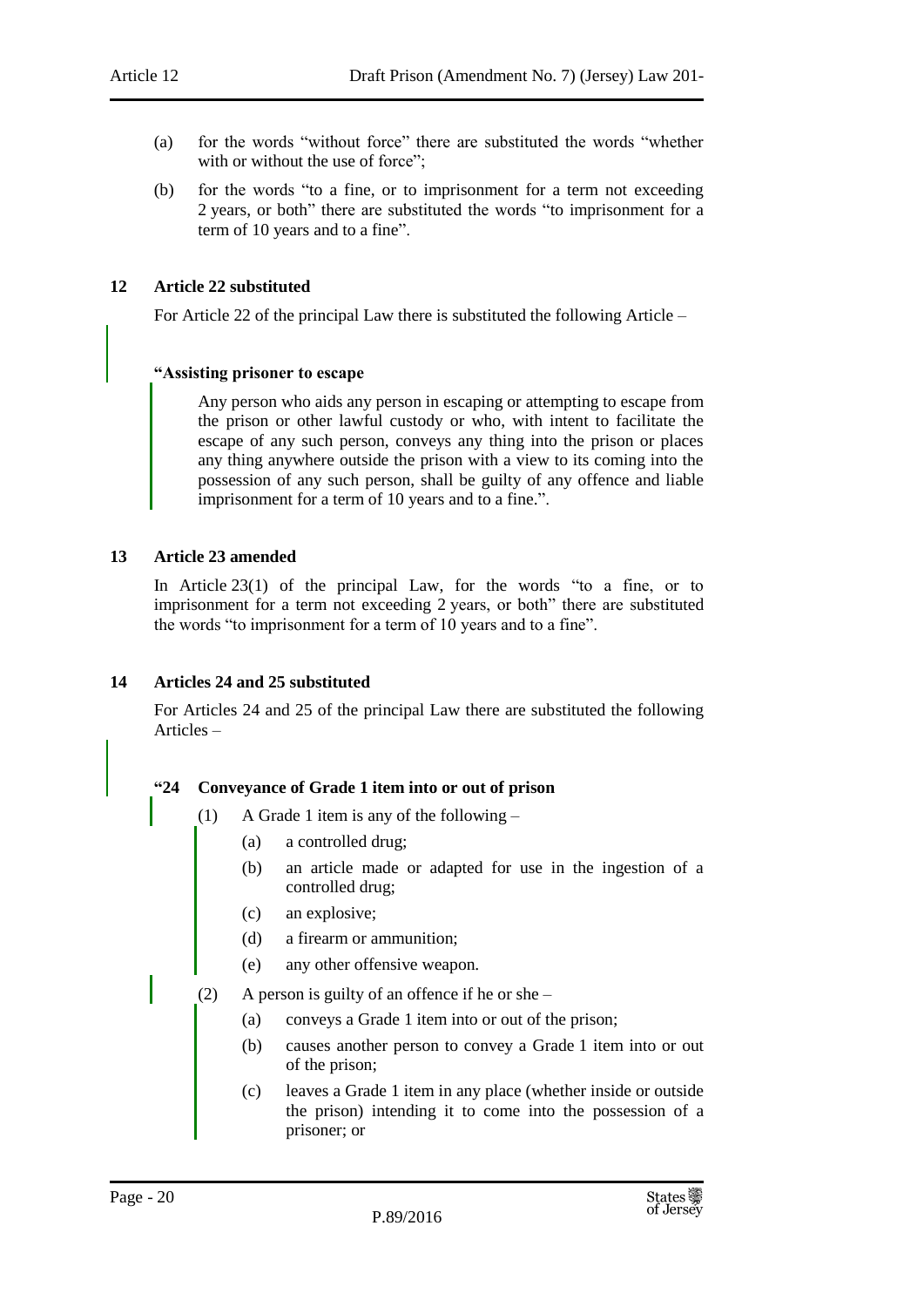(d) knowing a person to be a prisoner, gives a Grade 1 item to that person,

except where he or she is authorized to do so under paragraph (3) or (4).

- (3) The Governor may authorize
	- (a) the medical officer;
	- (b) a doctor;
	- (c) a pharmacist;
	- (d) a police officer; or
	- (e) a person in the employment of the prison,

to convey a Grade 1 item described in paragraph  $(1)(a)$  or  $(1)(b)$ into or out of the prison for a purpose (including for the purpose of leaving it in a place in the prison intending it to come into the possession of a prisoner or for the purpose of giving it to a prisoner), subject to any condition that may be specified in the authorization.

- (4) The Chief Officer or the Deputy Chief Officer of the States of Jersey Police Force may authorize a person to convey a Grade 1 item described in paragraph  $(1)(c)$ ,  $(1)(d)$  or  $(1)(e)$  into or out of the prison for a purpose, subject to any condition that may be specified in the authorization.
- (5) A person who is authorized under paragraph (3) or (4) to convey a Grade 1 item into or out of the prison shall be guilty of an offence if he or she so conveys it for a purpose other than for the purpose authorized or fails to comply with a condition subject to which the authorization is given.
- (6) A person who is guilty of an offence under paragraph (2) or (5) shall be liable to imprisonment for a term of 10 years and to a fine.
- (7) The States may by Regulations
	- (a) amend the definition "Grade 1 item" in paragraph (1) to include other items;
	- (b) amend this Article to make provision for authorization to be given by the Governor or the Chief Officer or Deputy Chief Officer of the States of Jersey Police Force to a person or a class of person for a Grade 1 item (other than an item for which authorization is permitted under paragraph (3) or (4)) to be conveyed into or out of the prison for a purpose, and subject to any condition specified in the authorization.

#### **25 Conveyance of Grade 2 item into or out of prison**

- (1) A Grade 2 item is any of the following
	- (a) intoxicating liquor;
	- (b) a personal communication device;
	- (c) a recording device.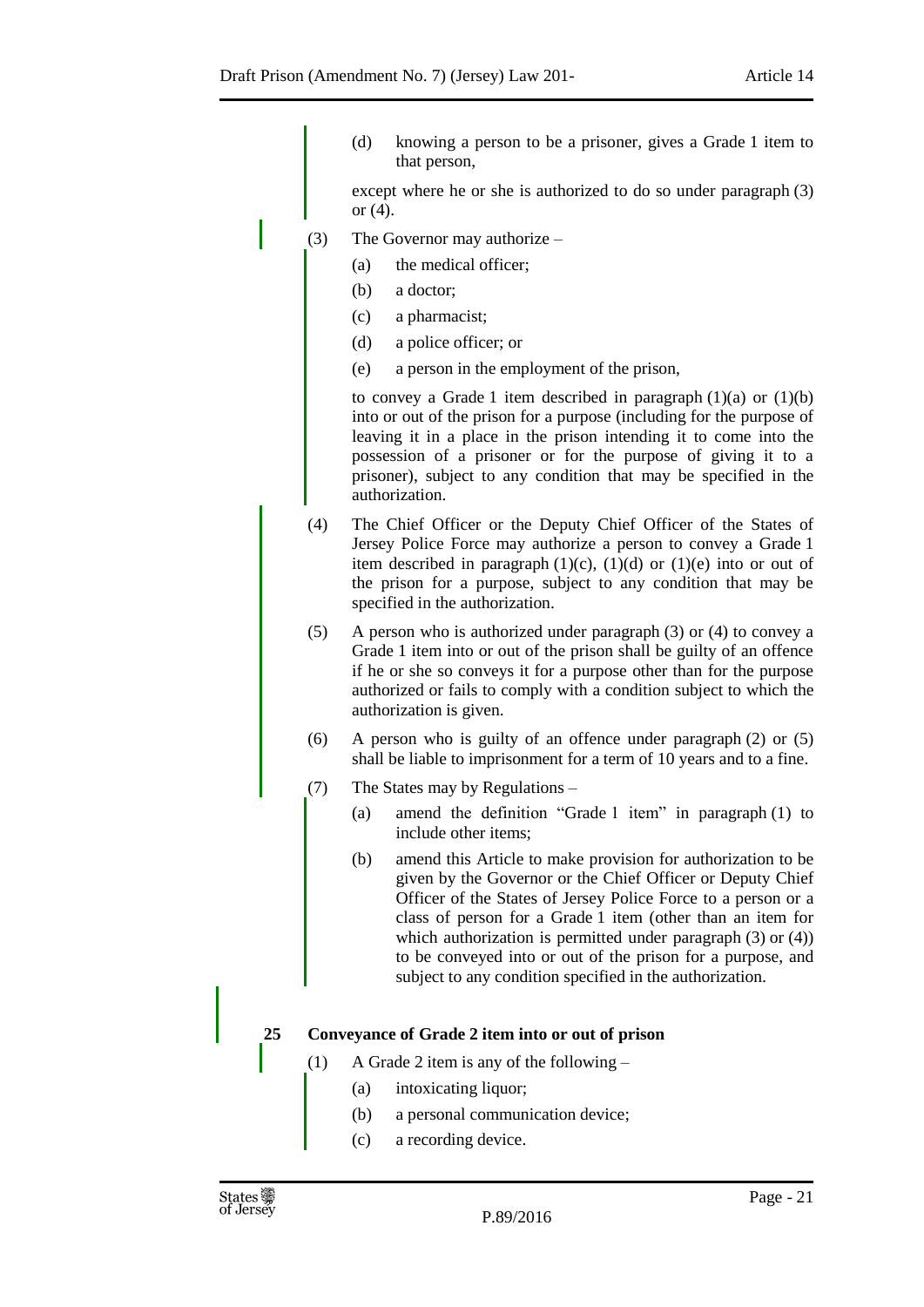- (2) A person is guilty of an offence if he or she
	- (a) conveys a Grade 2 item into or out of the prison;
	- (b) causes another person to convey a Grade 2 item into or out of the prison;
	- (c) leaves a Grade 2 item in any place (whether inside or outside the prison) intending it to come into the possession of a prisoner; or
	- (d) knowing a person to be a prisoner, gives a Grade 2 item to that person,

except where he or she is authorized to do so under paragraph (3).

- (3) The Governor may authorize any person to convey a Grade 2 item into or out of the prison for a purpose (including for the purpose of leaving it in a place in the prison intending it to come into the possession of a prisoner or for the purpose of giving it to a prisoner), subject to any condition that may be specified in the authorization.
- (4) A person who is authorized under paragraph (3) to convey a Grade 2 item into or out of the prison shall be guilty of an offence if he or she so conveys it for a purpose other than for the purpose authorized or fails to comply with a condition subject to which the authorization is given.
- (5) For the purpose of paragraph (2)(a) and (b) a person does not convey an item into or out of the prison if the person conveys it into a part of the prison designated by the Governor for the holding of items while the person is inside the prison, surrenders it to be held there, and removes it from there on leaving the prison.
- (6) In proceedings for an offence under this Article it is a defence for the accused to show that –
	- (a) he or she reasonably believed that he or she had authorization to do the act in respect of which the proceedings are brought; or
	- (b) in all the circumstances there was an overriding public interest which justified the doing of that act.
- (7) A person who is guilty of an offence under paragraph (2) or (4) shall be liable to imprisonment for a term of 2 years and to a fine.
- (8) The States may by Regulations amend the definition "Grade 2 item" in paragraph (1) to include other items, except that no amendment may be made which would result in any Grade 1 item becoming or being treated as a Grade 2 item.

#### **25A Conveyance of Grade 3 item into or out of prison**

- (1) A Grade 3 item is any item that is not a Grade 1 item or a Grade 2 item.
- (2) A person is guilty of an offence if he or she –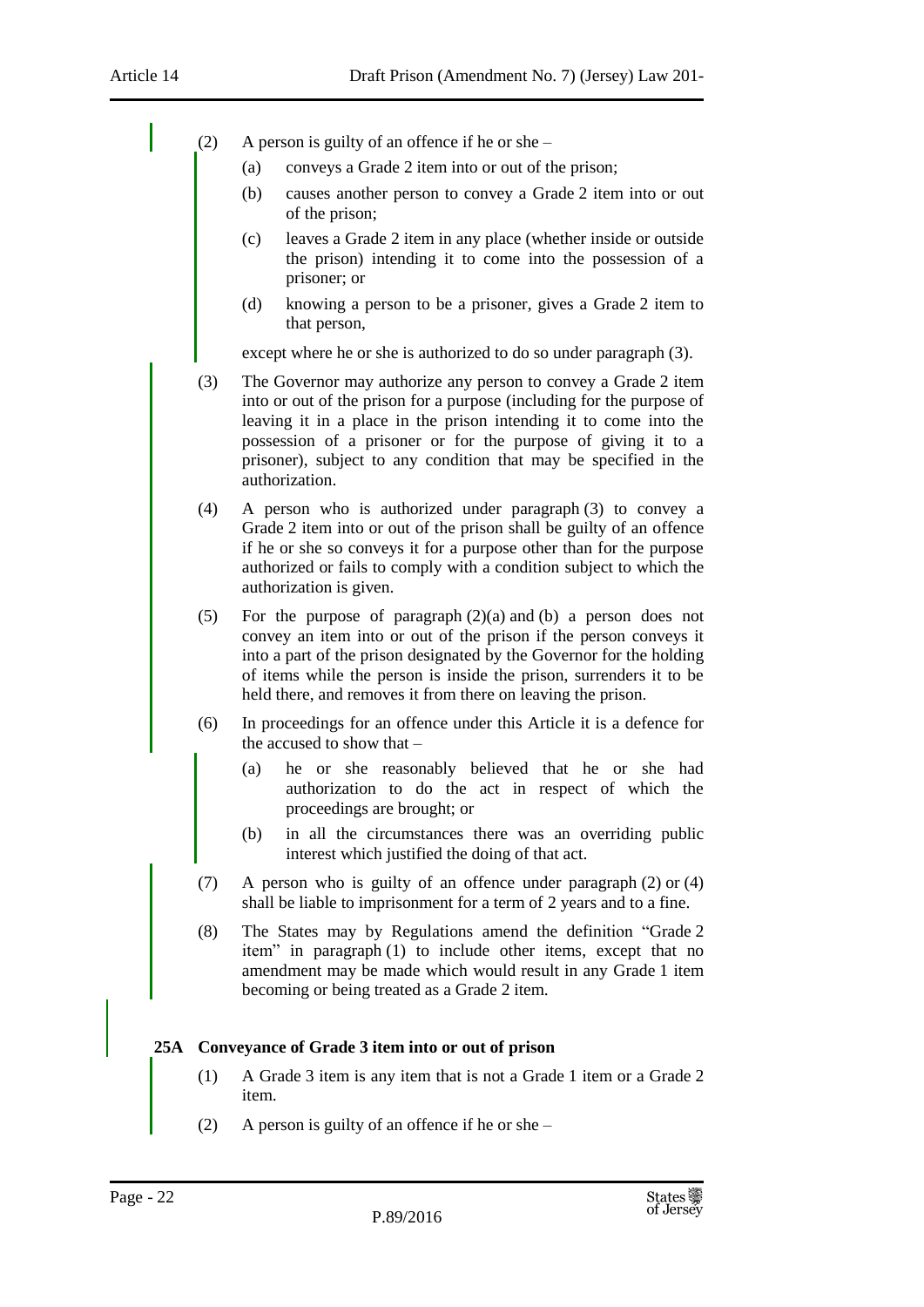- (a) conveys a Grade 3 item into the prison intending it to come into the possession of a prisoner;
- (b) causes another person to convey a Grade 3 item into the prison intending it to come into the possession of a prisoner;
- (c) conveys a Grade 3 item out of the prison on behalf of a prisoner;
- (d) causes another person to convey a Grade 3 item out of the prison on behalf of a prisoner;
- (e) leaves a Grade 3 item in any place (whether inside or outside the prison) intending it to come into the possession of a prisoner; or
- (f) knowing a person to be a prisoner gives a Grade 3 item to that person,

except where he or she is authorized to do so under paragraph (3).

- (3) The Governor may authorize any person to convey a Grade 3 item into or out of the prison for a purpose (including for the purpose of leaving it in a place in the prison intending it to come into the possession of a prisoner or for the purpose of giving it to a prisoner), subject to any condition that may be specified in the authorization.
- (4) A person who is authorized under paragraph (3) to convey a Grade 3 item into or out of the prison shall be guilty of an offence if he or she so conveys it for a purpose other than for the purpose authorized or fails to comply with a condition subject to which the authorization is given.
- (5) For the purpose of paragraph (2)(a) and (b) a person does not convey an item into or out of the prison if the person conveys it into a part of the prison designated by the Governor for the holding of items while the person is inside the prison, surrenders it to be held there, and removes it from there on leaving the prison.
- (6) In proceedings for an offence under this Article it is a defence for the accused to show that –
	- (a) he or she reasonably believed that he or she had authorization to do the act in respect of which the proceedings are brought; or
	- (b) in all the circumstances there was an overriding public interest which justified the doing of that act.
- (7) A person who is guilty of an offence under paragraph (2) or (4) shall be liable to a fine of level 3 on the standard scale.
- (8) The States may by Regulations amend this Article.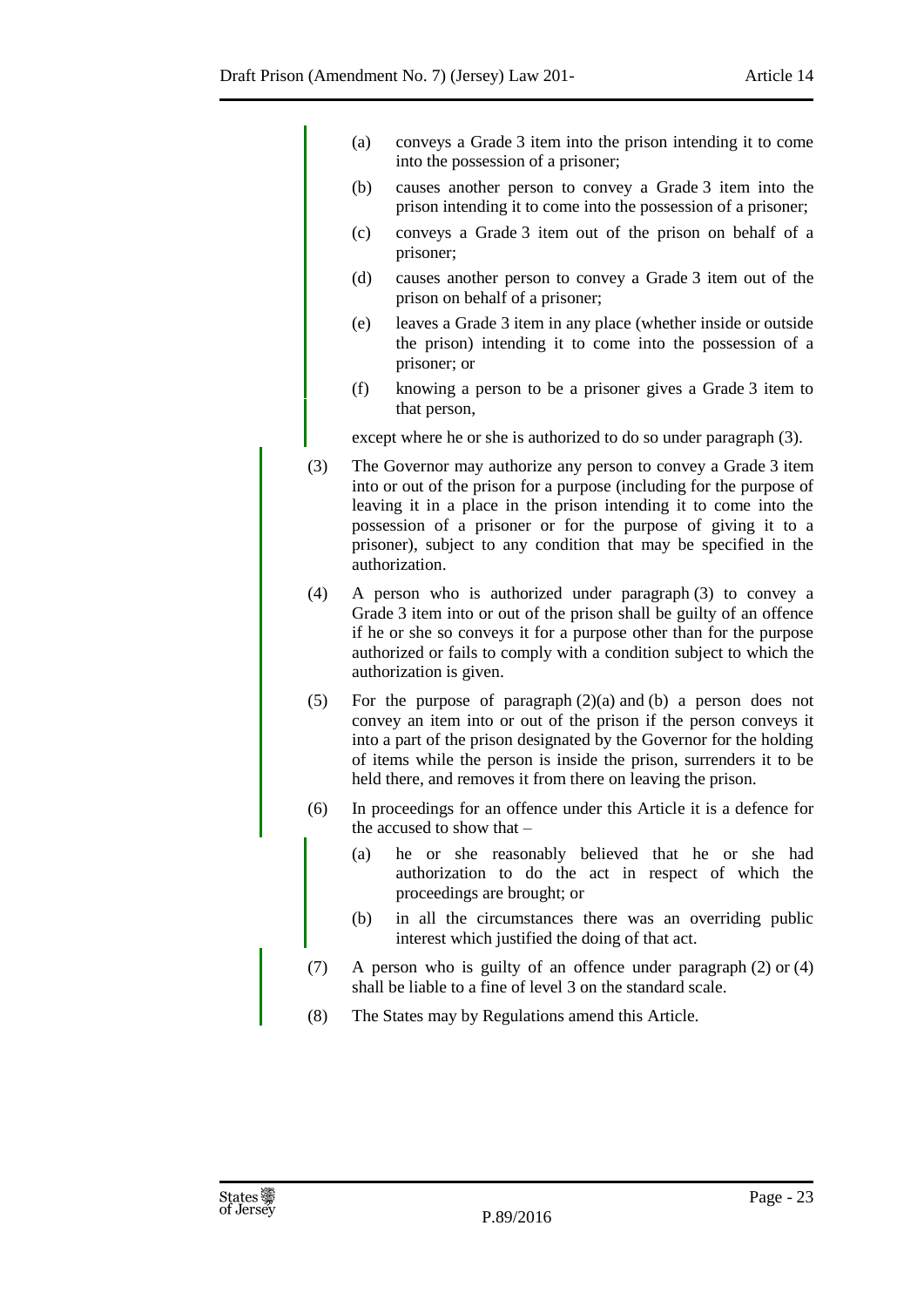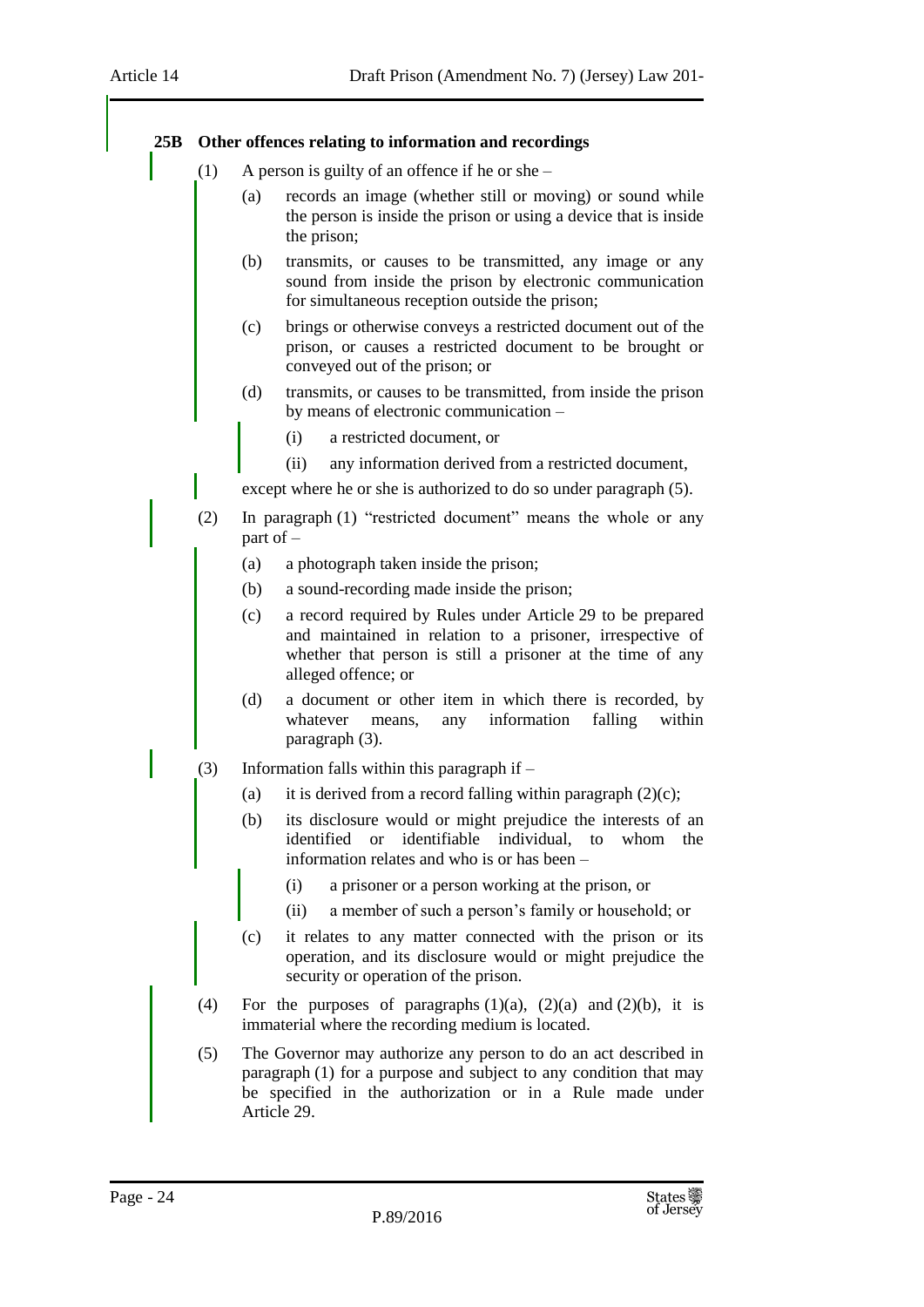- (6) A person who is authorized under paragraph (5) to do an act described in paragraph (1) shall be guilty of an offence if he or she fails to comply with a condition subject to which the authorization is given.
- (7) In proceedings for an offence under this Article it is a defence for the accused to show that –
	- (a) he or she reasonably believed that he or she had authorization to do the act in respect of which the proceedings are brought; or
	- (b) in all the circumstances there was an overriding public interest which justified the doing of that act.
- (8) A person who is guilty of an offence under paragraph (1) or (6) shall be liable to imprisonment for a term of 2 years and to a fine.".

#### <span id="page-24-0"></span>**15 Article 26 amended**

In Article 26 of the principal Law for the words "Articles 20, 21, 22, 23, 24 and 25" there are substituted the words "Articles 21, 22, 23, 24, 25, 25A and 25B".

#### <span id="page-24-1"></span>**16 Article 28 amended**

In Article 28 of the principal Law, for the words "Board of Visitors" there are substituted the words "Independent Prison Monitoring Board".

#### <span id="page-24-2"></span>**17 Article 29 amended**

In Article 29 of the principal Law –

- (a) in the heading, after the word "Rules" there are inserted the words "and directions":
- (b) after Article 29(1C) there is inserted the following paragraph
	- "(1D) Any Rules made under this Article may include a power for the Minister to give a direction to the Governor in pursuance of any such Rule.";
- (c) paragraph (7) is deleted.

#### <span id="page-24-3"></span>**18 Citation and commencement**

This Law may be cited as the Prison (Amendment No. 7) (Jersey) Law 201 and –

(a) Articles 1, 2, 3, 5 to 15, 17 and 18 come into force 7 days after it is registered; and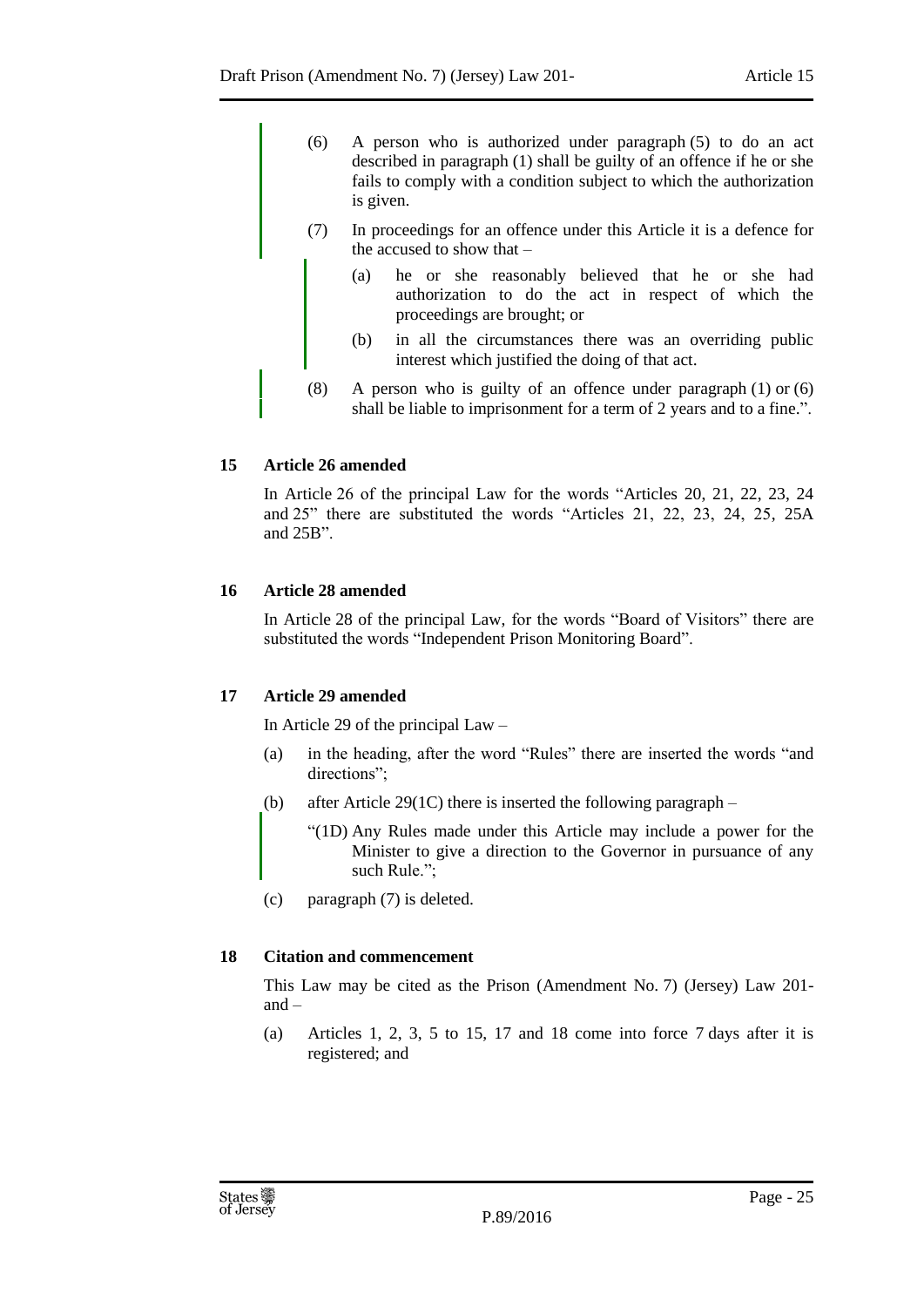(b) Articles 4 and 16 come into force on the date that Regulations made under Article 6 of the principal Law (as amended by this Law) come into force.